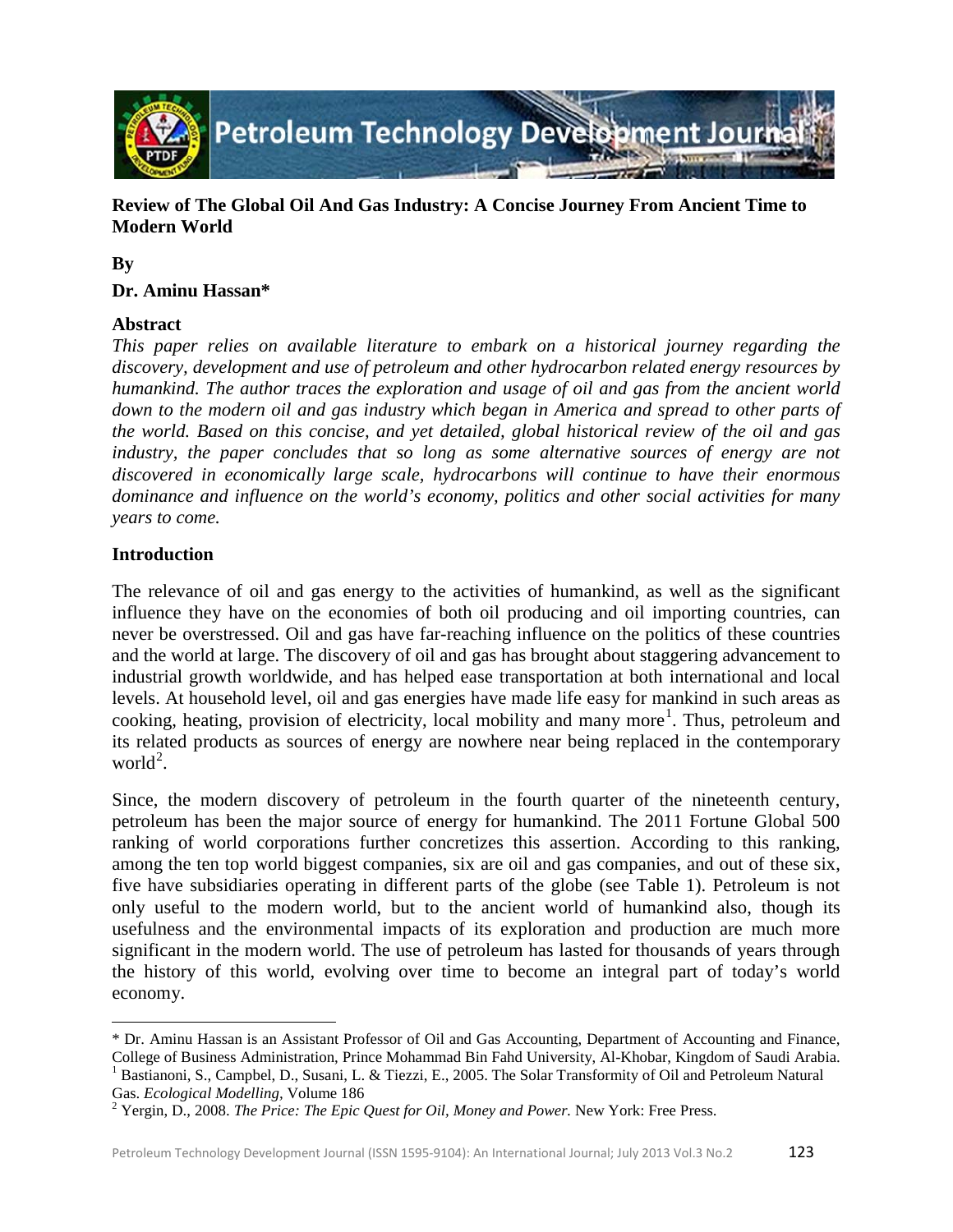| <b>Table 1: Fortune Global 500 Ranking of World Largest Companies</b> |                    |           |                  |  |  |
|-----------------------------------------------------------------------|--------------------|-----------|------------------|--|--|
|                                                                       | <b>Revenue</b> (in |           |                  |  |  |
| Company                                                               | <b>Industry</b>    | billions) | Rank             |  |  |
| <b>Wal-Mart Store</b>                                                 | Supermarkets       | 421,849   | 1 <sup>st</sup>  |  |  |
| <b>Royal Dutch Shell</b>                                              | Oil $&$ Gas        | 378,152   | 2 <sup>nd</sup>  |  |  |
| Exxon Mobil                                                           | Oil $&$ Gas        | 354,674   | 3 <sup>rd</sup>  |  |  |
| British Petroleum (BP)                                                | Oil & Gas          | 308,928   | 4 <sup>th</sup>  |  |  |
| Sinopect Group                                                        | Oil $&$ Gas        | 273,422   | 5 <sup>th</sup>  |  |  |
| <b>China National Petroleum</b>                                       | Oil $&$ Gas        | 240,192   | 6 <sup>th</sup>  |  |  |
| <b>State Grid</b>                                                     | Power              | 226,294   | 7 <sup>th</sup>  |  |  |
| <b>Toyota Motor</b>                                                   | Automobile         | 221,760   | 8 <sup>th</sup>  |  |  |
| <b>Japan Post Holdings</b>                                            | Delivery           | 203,958   | $q^{th}$         |  |  |
| Chevron                                                               | Oil $&$ Gas        | 196,337   | $10^{\text{th}}$ |  |  |

Source: CNNMoney, http://money.cnn.com/magazines/fortune/global500/2011/full\_list/

The paper is structured as follows. Section two discusses the origin of hydrocarbons, especially crude oil and natural gas. Section three traces the history of oil and gas industry from the antique period to the modern contemporary global oil and gas industry<sup>[3](#page-1-0)</sup>. Section five concludes the review.

## **1. Origin of Hydrocarbons**

The three major kinds of fossil fuels - coal, oil and natural gas - were formed over millions of years ago. Fossils could be described as the remains of animals or plants preserved from an earlier era inside rocky or other geological structures<sup>[4](#page-1-1)</sup>. The era these fossil fuels were formed is called the 'carboniferous period' which derives its name from carbon, the principal element in coal, oil and natural gas<sup>[5](#page-1-2)</sup>. Organic theory is the most widely acceptable explanation for the origin of petroleum, which proposes that oil and natural gas (hydrocarbons) originate from the remains of plants and animals that lived millions of years  $ago<sup>6</sup>$  $ago<sup>6</sup>$  $ago<sup>6</sup>$ . Over these millions of years, the deposits of plants and animals along with particles of eroded igneous rock underwent some bacterial and chemical changes, under intensive heat to form hydrocarbons<sup>[7](#page-1-4)[8](#page-1-5)</sup>. In this connection, Bastianoni et al (2005) provides three stages under which naftogenesis – petroleum formation – takes place. These stages are: (i) photosynthesis (ii) bacterial degradation and diagenesis (iii) catagenesis. These phases are briefly explained as follows:

<span id="page-1-0"></span> $3$ In the African Oil and Gas Industry subsection of section 3, detailed history of the Nigerian oil and gas industry is provided.<br><sup>4</sup> Whitney, G., 2009. Fossil Fuels. *Micosoft Student [DVD]*, pp. Redmond, WA: Microsoft Corporation.

<span id="page-1-1"></span>

<span id="page-1-2"></span><sup>&</sup>lt;sup>5</sup> Energy-Quest, 2010. *Energy Story: Fossil Fuels - Coal, Oil and Natural Gas.* [Online] Available at: <http://www.energyquest.ca.gov/story/chapter08.html> [Accessed 25 April 2010]. <sup>6</sup> Wright, C. J. & Gallun, R. A., 2008. *Fundamentals of Oil and Gas Accounting.* 5th ed. Oklahoma: Penn Well

<span id="page-1-3"></span>Corporation.

<span id="page-1-4"></span> $7$  Ibid.

<span id="page-1-5"></span><sup>8</sup> Bastianoni, S., Campbel, D., Susani, L. & Tiezzi, E., 2005, Op Cit.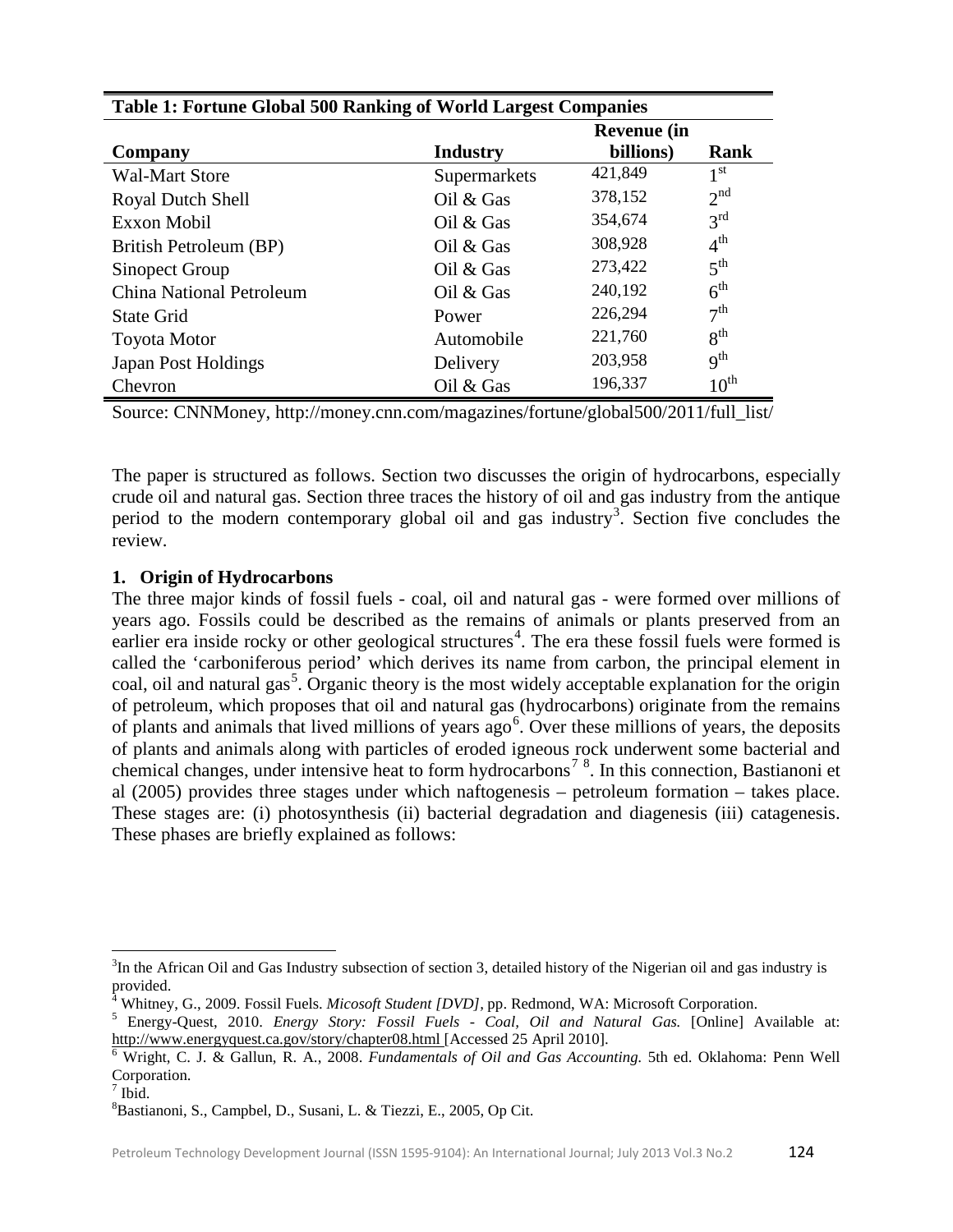- i. *Photosynthesis*: The energy inherent in crude oil and natural gas has its origin from solar energy stored during photosynthesis in plants that formed the hydrocarbons<sup>[9](#page-2-0) [10](#page-2-1) 11</sup>. By means of photosynthesis, the plants deposited at the bottom of sea or beneath the earth crust, stored solar energy while they were alive. This solar energy transformed to chemical energy through the reduction of atmospheric carbon  $(CO_2)^{12}$  $(CO_2)^{12}$  $(CO_2)^{12}$ . For photosynthetic plants and animals to be capable of being transformed into petroleum they must be existing in almost enclosed marine area; grown in biomass (for example a gulf or lagoon) and the area's exchange of water with the open sea must be very limited<sup>[13](#page-2-4)</sup>. These conditions made it favourable for diagenesis to have taken place in the areas of the world where petroleum resources are located.
- ii. *Bacterial degradation and diagenesis*: This stage begins with bacterial degradation, a process whereby the organic biomasses deposited at the bottom of a sea are broken down into simple compounds. These simple compounds are then transformed into kerogen by means of diagenesis. Thus, diagenesis is a process whereby kerogen (a solid, waxy, organic substance) is formed because of pressure and heat from the earth, exerted on the remains of degraded biomasses.
- iii. *Catagenesis and Oil Formation*: Catagenesis, a stage that involves formation of oil and gaseous hydrocarbon from Kerogen, is the next phase in petroleum formation after diagenesis. The formation of petroleum from kerogen is a function of the intensity of heat coming from deep down the earth. In this respect, it is observed that in this phase kerogen converts to oil and natural gas at 2km to 6km depth below the earth surface, under a temperature ranging from  $50^{\circ}$  to  $115^{\circ}$  centigrade<sup>[14](#page-2-5)</sup>.

After being formed, the crude petroleum moves upwards through sedimentary layers until they become enclosed in an impervious layer of rocks called trap. Hence the name petroleum or rock oil, derived from the Latin words *petra,* meaning 'rock' and *oleum,* meaning 'oil' [15](#page-2-6). It is argued that for production of petroleum to be feasible there has to be adequately large quantity of hydrocarbons to the extent that the financial benefit outweighs the cost involved<sup>[16](#page-2-7)</sup>. Such trapped accumulation of hydrocarbons in economic quantity is referred to as a reservoir. Four conditions, which must be present before a reservoir is formed, are identified $17$ . These are:

- A source: remains of plants and animals deposits in biomass should exist;
- Existence of bacterial activity to facilitate transformation of the organic biomass into kerogen;

<span id="page-2-0"></span><sup>9</sup> Tissot, B. P. & Welte, D. H., 1978. *Petroleum Formation and Occurences: A new Approach to Oil and Gas Exploration.* New York: Springer Link.<br><sup>10</sup> Bastianoni, S., Campbel, D., Susani, L. & Tiezzi, E., 2005, Op Cit.<br><sup>11</sup> North, F. K., 1985. *Petroleum Geology*. Mass: Allen & Unwin.

<span id="page-2-1"></span>

<span id="page-2-3"></span><span id="page-2-2"></span><sup>&</sup>lt;sup>12</sup> Zhang, J.-J., 2008. Debate Over the Origin of Petroleum: A Reply to WAN Lan-sheng's Paper. *Petroleum Exploration and Development*, 35(1).

<span id="page-2-6"></span>

<span id="page-2-5"></span><span id="page-2-4"></span><sup>&</sup>lt;sup>13</sup> Tissot, B. P. & Welte, D. H., 1978, Op Sit.<br><sup>14</sup> Ibid. 15 American Petroleum Instutute (API), 2010. *All About Petroleum - As Old As History*. [Online] Available at: [http://classroom-energy.org/oil\\_natural\\_gas/progress\\_through\\_petroleum/petroleum/aboutpetroleum02.html](http://classroom-energy.org/oil_natural_gas/progress_through_petroleum/petroleum/aboutpetroleum02.html) [Accessed 25th March 2010].

<span id="page-2-7"></span><sup>&</sup>lt;sup>16</sup> Wright, C. J. & Gallun, R. A., 2008, Op Sit <sup>17</sup> Ibid.

<span id="page-2-8"></span>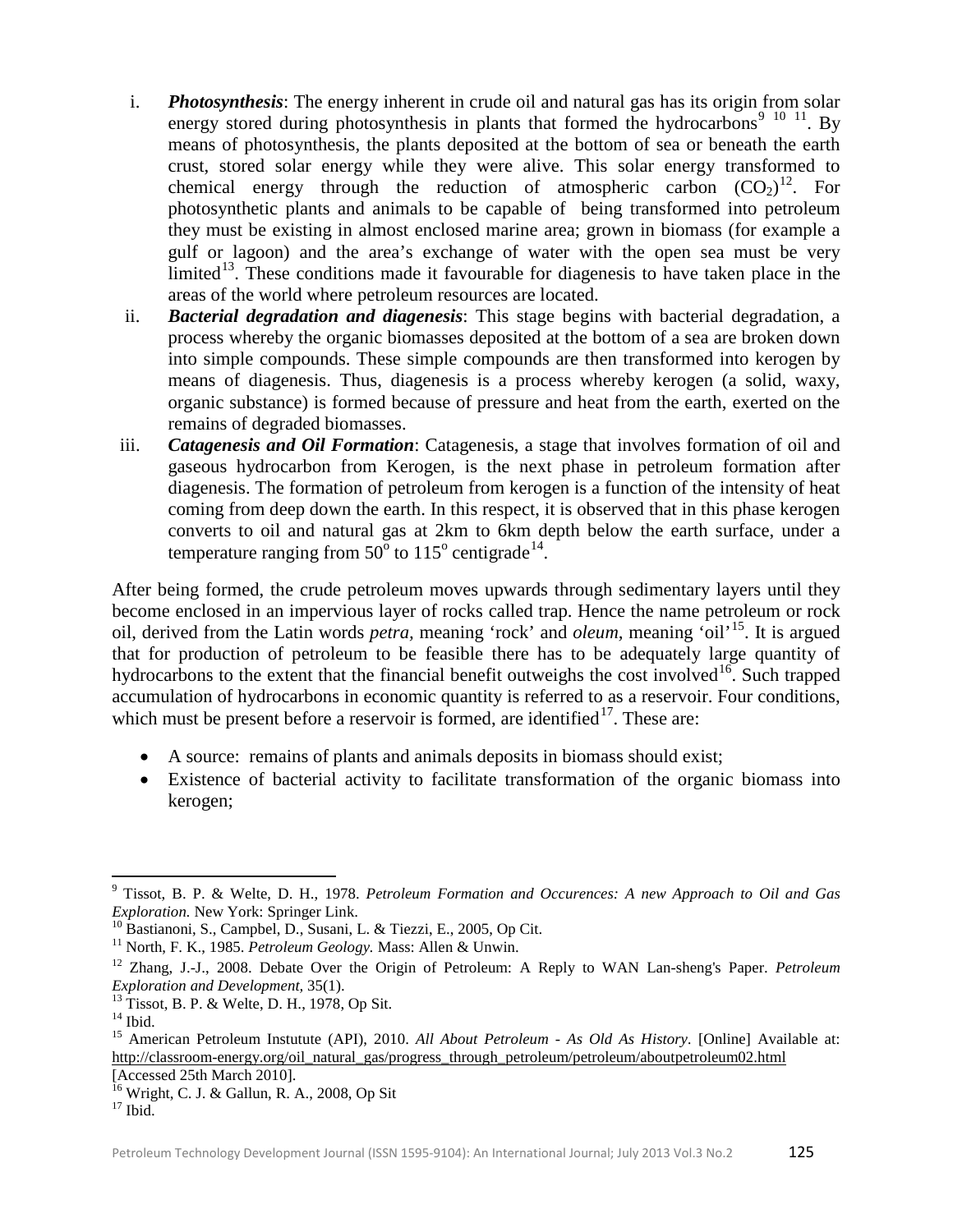- Presence of heat and pressure to enable catagenesis to take place; and
- Presence of porous, permeable and impervious rocks to act as a trap.

Crude Oil is a fossil fuel, which is formed from the remains of plants and animals millions of years ago, consisting of complicated mixture of compounds, which are mostly hydrocarbons. It is noted that when pumped up from the underground reservoirs, crude petroleum looks thick, dark and smelly containing up to 95% hydrocarbon elements<sup>[18](#page-3-0)</sup>. It oozes to the surface of the earth through fault lines, fissures or cracks where it accumulates as tar, asphalt or bitumen<sup>[19](#page-3-1) [20](#page-3-2)</sup>. Note that crude petroleum is usually found along with associated natural gas.

Natural gas composes of deposits of gas beneath the earth crust, in either liquefied or gaseous form mainly made up of methane<sup>[21](#page-3-3)</sup>. Natural gas is so light that it is described as being lighter than  $\sin^{22}$  $\sin^{22}$  $\sin^{22}$ . Natural gas is described as a mixture of gaseous substances formed and trapped either alone, or along with crude oil within the earth crust with methane as its major constituent<sup>[23](#page-3-5)</sup>. In this light, natural gas may occur as either associated or non-associated. Non-associated natural gas occurs alone in a reservoir that does not contain crude oil while associated natural gas occurs together with crude oil in the same reservoir. As stated in the preceding paragraph methane is the major component of natural gas. However, in spite of the dominance of methane, other elements such as ethane, propane, carbon dioxide, nitrogen and hydrogen sulphide can also be found in natural gas depending on the source of the gas $24$ .

## **2. Historical Overview of the Global Oil and Gas Industry**

## *3.1 Ancient Oil and Gas Industry*

Petroleum has been useful to humankind for so many years that American Petroleum Institute remarks that "the usefulness of hydrocarbons to humankind is as old as history"<sup>[25](#page-3-7)</sup>. In ancient time, crude oil was being used by human beings for different purposes. For example, ancient man used crude petroleum as water repellant. That is, they used petroleum as a substance or material to prevent water from entering unwelcome places. In addition, ancient man used petroleum for binding things together, because of its sticky property. Five thousand years ago Sumerians, Mesopotamians and Egyptians made use of petroleum for several purposes. During this period, the inhabitants of Sumeria made use of asphalt to fix pictures and designs on walls and floors, while in Mesopotamia people used bitumen to help construct water canals<sup>[26](#page-3-8) [27](#page-3-9)</sup>. They also used it as sealant in the joints of wooden boats to enable hitch free water transportation<sup>[28](#page-3-10)</sup>. The Egyptians used pitch and asphalts to grease chariots, preserve and keep intact dead bodies

<span id="page-3-0"></span><sup>&</sup>lt;sup>18</sup> Webb, P. & Mc.Intyre, B., 1990. *Oil and Gas Exploration Production*. Perth: Hadson Energy Limited.<br><sup>19</sup> API. 2010. Op Sit.

<span id="page-3-4"></span>

<span id="page-3-3"></span><span id="page-3-2"></span><span id="page-3-1"></span><sup>&</sup>lt;sup>20</sup> North, F. K., 1985, Op Sit.<br><sup>21</sup> Bastianoni, S., Campbel, D., Susani, L. & Tiezzi, E., 2005, Op Sit.<br><sup>21</sup> Energy-Quest, 2010. *Energy Story: Fossil Fuels - Coal, Oil and Natural Gas.* [Online] Available at: <http://www.energyquest.ca.gov/story/chapter08.html> [Accessed 25 April 2010].<br>
<sup>23</sup> Anderson, R. O., 1984. *Fundamentals of Petroleum Industy*. Norman: Univesity of Oklahoma Press.<br>
<sup>24</sup> Ibid.<br>
<sup>25</sup> API, 2010, Op Sit.<br>
<sup>26</sup>

<span id="page-3-5"></span>

<span id="page-3-6"></span>

<span id="page-3-7"></span>

<span id="page-3-8"></span>

<span id="page-3-9"></span>

<span id="page-3-10"></span>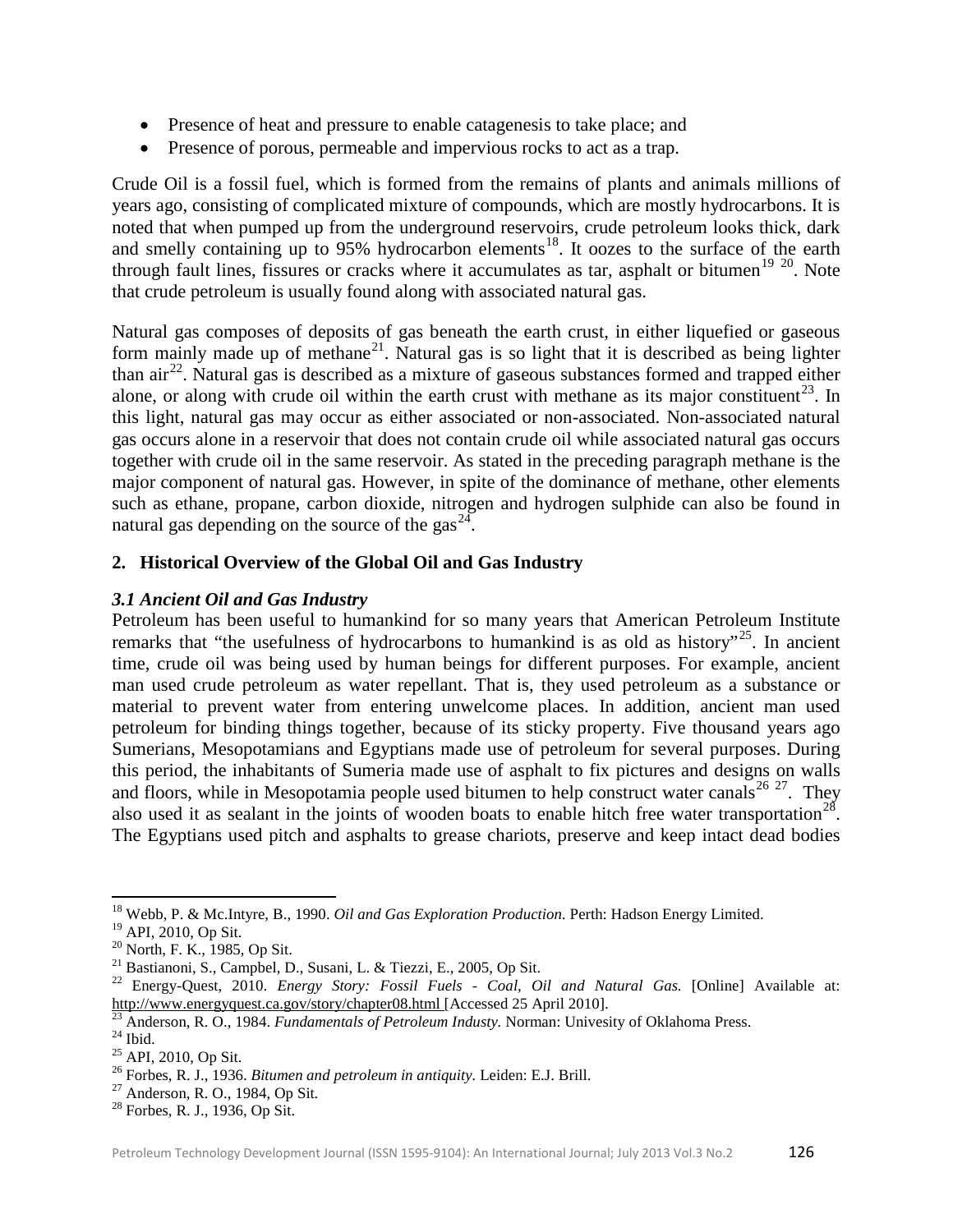known as mummies. By 1,500 BC, humankind had learnt how to use wick oil lamp for lighting, and the oil being used at this time was crude  $\delta u^{29}$  $\delta u^{29}$  $\delta u^{29}$ 

All these while, humankind had been using crude petroleum that seeped through cracks and fault lines onto the surface of the earth. The first discovery and extraction of petroleum was made by the Chinese around 600 years  $BC^{30}$  $BC^{30}$  $BC^{30}$ . They did this by chance, while digging salt wells. The Chinese historical records show that around 500 BC, along the Tibatian boarder, oil wells that produced water and natural gas with depth of about 100 feet were being dug. Around 450 BC, Herodotus recorded a description of oil pits located near Babylon, and around 325 BC Alexander the Great, used to scare his war opponents using flames made from petroleum. The Roman warriors made use of blazing objects containing crude petroleum as weapons of war and they were, at that time, also using lamps being lightened up by oil.

Around 100 years AD Plutarch gave description of crude petroleum gushing from the earth at a place close to Kirku in the present day Iraq<sup>[31](#page-4-2)</sup>. By 347 AD the Chinese local oil and gas industry had developed considerably, because oil wells up to 800 feet were being drilled using bits connected to bamboo poles<sup>[32](#page-4-3)</sup>. By 1500 AD, it even reached an extent that the Chinese were drilling oil wells of more than  $2,000$  feet depth<sup>[33](#page-4-4)</sup>. They also invented extensive pipeline transportation system to pump oil and natural gas from the wells up to the earth surface  $34$ . During this same period oil, being used to provide street lights at the Polish city of Crosno, was said to be oozing out of the earth onto the surface at the Carpathian Mountains<sup>[35](#page-4-6)</sup>. In the 13th century Marco Polo, one of the greatest world explorers, reported that he had witnessed mining of crude petroleum that was seeping out of the earth at Baku, Persia (part of the former Soviet Union). By the middle of 1590's non-too-deep trenches were being dug at Baku, the present-day Azerbaijan<sup>[36](#page-4-7)</sup>.

Human beings did not realize the importance of petroleum as a commercial commodity until after the defeat of Khanat of Persia by Peter the great of Russia in 1723<sup>37</sup>. Peter gave opportunity for private firms to explore, extract and refine oil from Baku oil field, which they sold and remitted certain percentage of the sales proceeds to the royal crown<sup>[38](#page-4-9)</sup>. Mean while a new historic era of oil revolution was about to begin in a country, far away from Russia, which was to lay the foundation for a new international oil and gas industry.

ı

<sup>&</sup>lt;sup>29</sup> Yergin, D., 2008, Op Sit.

<span id="page-4-1"></span><span id="page-4-0"></span><sup>&</sup>lt;sup>30</sup> Brusiness Education Research Association (BERA), 2006. *History of Oil and Gas Industry*. [Online] Available at: [http://www.loc.gov/rr/business/ BERA/issue5/history.html#ancient](http://www.loc.gov/rr/business/%20BERA/issue5/history.html#ancient) [Accessed 6 April 2010].

<span id="page-4-2"></span><sup>31</sup> Yergin, D., 2008. *The Price: The Epic Quest for Oil, Money and Power.* New York: Free Press.

<span id="page-4-3"></span><sup>32</sup> Forbes, R. J., 1936, Op Sit.

<span id="page-4-4"></span><sup>33</sup> Asbury, H., 1942. *The Golden Flood: An informal History of America's First Oil Field.* New York: Alfred A. Knopf.

<span id="page-4-5"></span> $^{34}$ BERA, 2006, Op Sit.<br> $^{35}$  Forbes, R. J., 1936, Op Sit.

<span id="page-4-8"></span><span id="page-4-7"></span><span id="page-4-6"></span>

<span id="page-4-9"></span>

 $\frac{36 \text{}}{37}$  Ibid.<br> $\frac{37 \text{}}{8}$  Yergin, D., 2008, Op Sit.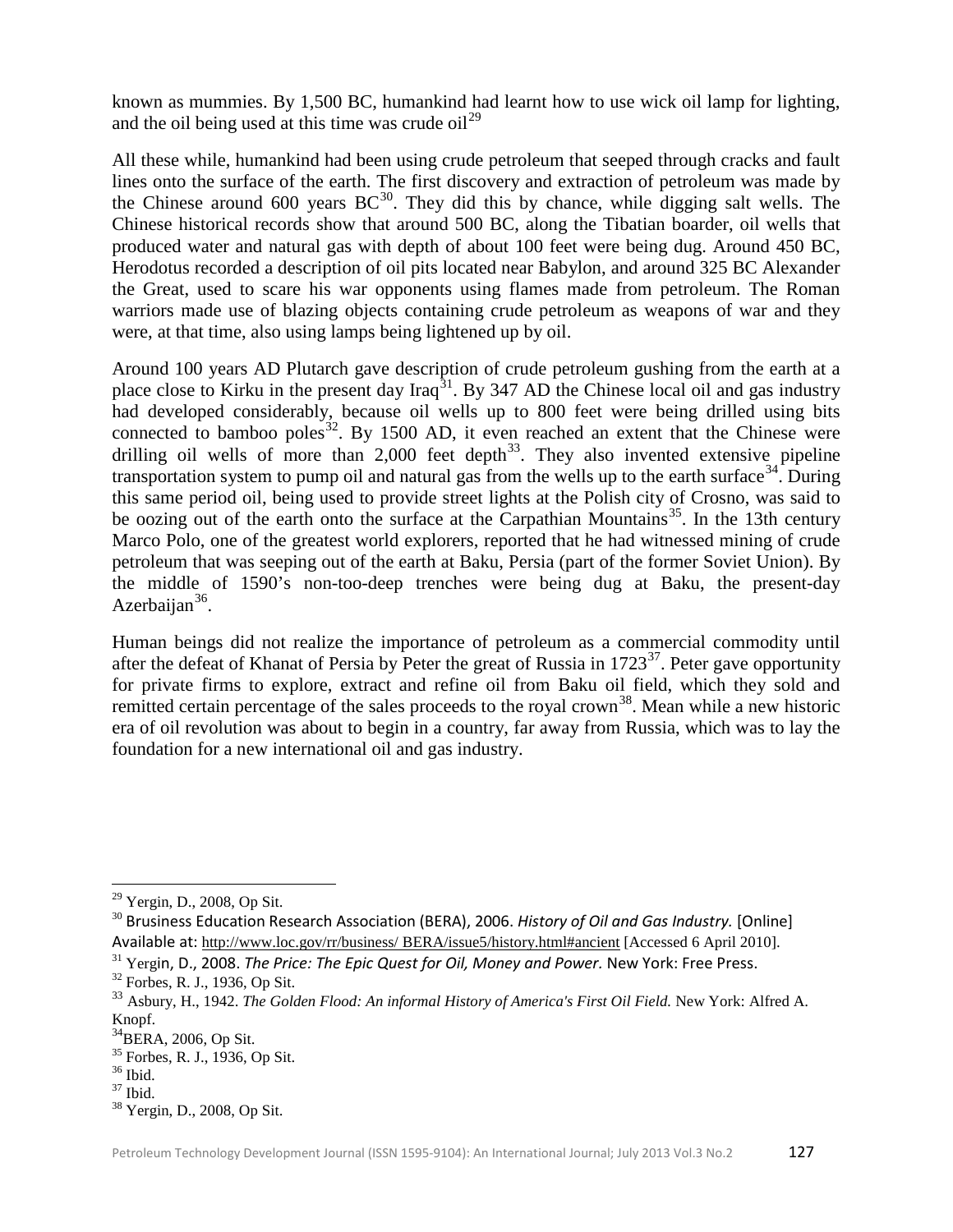## *3.2 Modern Oil and Gas Industry*

Modern oil and gas industry began in America in the nineteenth century. During the first quarter of this century, individual oil producers constructed dams in western Pennsylvania at a place called Creek where petroleum was known to be deposited<sup>[39](#page-5-0)</sup>. This made it possible for the crude oil to float on the water surface. The floating oil was then collected using blankets spread on the water surface to soak up the oil which was eventually retrieved and sold at \$2 per gallon<sup>[40](#page-5-1)</sup>. Moreover, around this same period, people in California distilled crude petroleum from spontaneous seeps and used it for lighting up religious places<sup>[41](#page-5-2)</sup>.

## *3.2.1 United State of America: The Emergence of Modern Oil and Gas Industry*

George Bissell and his co-venturers laid the seed, which was to germinate into globally pervasive oil and gas industry, which was also to become a very influential industry in the history of humankind. While passing through Pennsylvania, Bissell noticed how merchants extracted crude oil from dams using oil-soaked blankets, and a few months after that he saw a sample of the same rock oil in a professor's office at Dartmouth College Hanover, New Hampshire, being tested as a medicine<sup>42</sup>. Having seen rock oil twice, Bissell surmised that it could be used as an illuminant<sup>43</sup>. He put together a group of investors and the service of a reputable Yale Chemist, Professor Benjamin Silliman, was employed to analyze and report on the possibility of using rock oil as an illuminant. Silliman accepted the project, which was to be completed in three months at \$526.08 (equivalent to the present day  $$5,000$ <sup>44</sup>. He finished the report, dated April 16, 1855, and submitted to the investors what marked the beginning of modern oil and gas industry. Put more succinctly by a historian, the outcome of Professor Silliman's investigation was a turning point in the establishment of petroleum business<sup>45</sup>. In the report to his clients, he explained that rock oil could be induced to various levels of boiling, hence capable of being distilled to form several other fractions or elements all made up of carbon and hydrogen, one of which was highly qualitative illuminant<sup>[46](#page-5-7)</sup>. Thus, the outcomes of Silliman's report invoked by the curiosity of Bissell informed the formation of the first oil and Gas Company in America, called Pennsylvania Rock Oil Company. That was how modern petroleum industry started.

Inspired by advertisement displayed in the shop of a drug seller and salt miner, called Samuel, Bissell conceived of an idea on how rock oil was to be extracted from the earth by drilling (Asbury, 1942). Although the investors had the capital to start up the project, made possible by the Silliman's report, many people felt that the idea was not only risky, but also crazy (Asbury, 1942). Finally, they employed the service of the famous Edwin L. Drake to carry out the tricky assignment and after persistence, drudgery and hard work; Drake struck oil on the  $27<sup>th</sup>$  August,  $1859<sup>47</sup>$ . It is observed that "indeed all the other elements – refining, experience with kerosene,

<span id="page-5-0"></span><sup>&</sup>lt;sup>39</sup> Cone, A. & John, W. R., 1970. *Petrolia: A Brief History of Pennsyvania Petroleum Region*. New York: D. Appleton.

<span id="page-5-3"></span>

<span id="page-5-4"></span>

<span id="page-5-5"></span>

<span id="page-5-7"></span><span id="page-5-6"></span>

<span id="page-5-2"></span><span id="page-5-1"></span><sup>&</sup>lt;sup>40</sup> Yergin, D., 2008, Op Sit.<br>
<sup>41</sup> Ibid.<br>
<sup>42</sup> Ibid.<br>
<sup>44</sup> Asbury, H., 1942, Op Sit.<br>
<sup>45</sup> Yergin, D., 2008, Op Sit.<br>
<sup>46</sup> Cone, A. & John, W. R., 1970, Op Sit.<br>
<sup>47</sup> Yergin, D., 2008, Op Sit.

<span id="page-5-8"></span>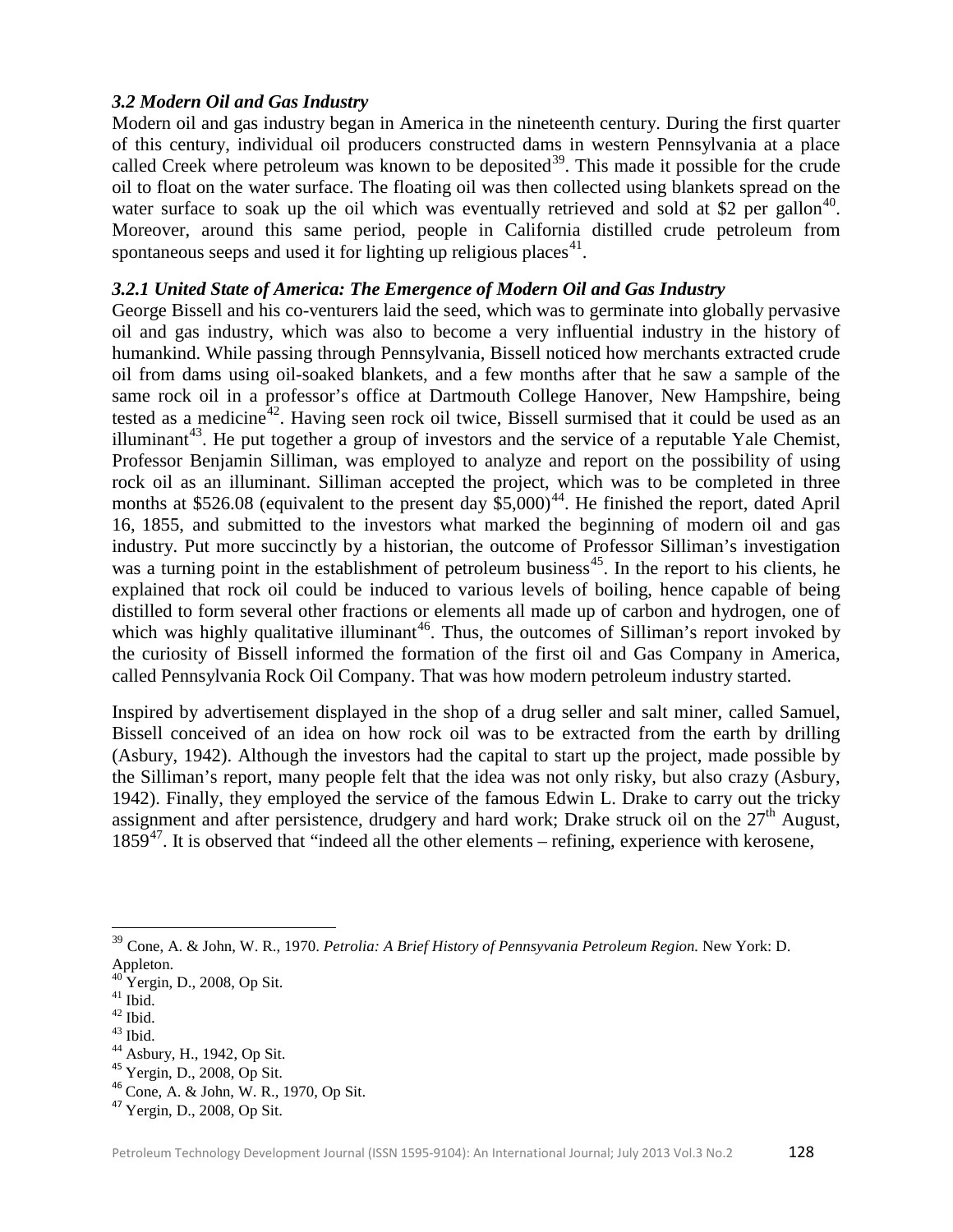and right kind of lamp – were in place when Drake proved, through drilling, the final requirement for new industry; the availability of supply<sup>[48](#page-6-0)</sup>. About five wells were drilled producing oil in the valley called Creek in north Pennsylvania, just 15 months after Drake's discovery and proof that oil could be drilled and pumped from the earth. And, by 1860 fifteen refineries were constructed in the region, as a result of which production increased from 450,000 barrels in 1860 to 3,000,000 barrels in  $1862^{49}$ . This tremendous increase in supply forced down the price of oil from \$10 per barrel to as low as 10 cents per barrel<sup>50</sup>. Although, many producers were devastated, but this had caused kerosene to replace other competing products such as whale oil and coal gas, in the market. Recall that Silliman stated in his report that rock oil could be used to produce several other products one of which was a highly, qualitative illuminant. This illuminant was none other than kerosene. Thus, kerosene at that time was the main product, and other products were considered unwanted by-products usually disposed of in the sea and creeks at night<sup>[51](#page-6-3)</sup>. Oil industry in America, before the emergence of Standard Oil Company, had been chaotic, consisting of several small-scale producers and was characterized by very fluctuating and volatile prices. Thus, there was confusion, instability and uncertainty in the industry. Standard Oil brought order and stability to the industry and expanded the market of kerosene beyond American boarders. In February 1865, John D. Rockefeller bought out his partner in an auction that resulted from a dispute between them over business expansion, which Rockefeller won at \$72,500 $^{52}$  $^{52}$  $^{52}$ . The bidding that took place in an office for a short while marked the beginning of global oil and gas industry and gave birth to a tremendous giant, Standard Oil Company.

Between 1865 and 1870, it was estimated that American refineries produced kerosene three times more than what the market needed<sup>[53](#page-6-5)</sup>. Consequently, the industry witnessed a drastic fall in the average retail price of kerosene. There were, of course, attempts by the producers to contain the situation by restricting production and supply, but to no avail. In this respect it is observed that "there were far too many producers to organize any meaningful restraints<sup>[54](#page-6-6)</sup>". With the oil industry slumping into an uncontrollable depression, causing both the oil producers and refiners to lose money continuously, Rockefeller and his partner, Henry Flagler, took advantage of the situation and seized control of the industry, exerting their firm grip on it which lasted until the monopolistic power of the giant they created was finally broken by anti-trust law. They achieved this by transforming their partnership into a joint stock company on the  $10<sup>th</sup>$  of January 1870, called Standard Oil Company, together with five other investors. The new company, at that time, already had control of one-tenth of the American oil and gas industry. With the aggressive leadership of Rockefeller who was holding one-quarter of the company's total paid up share capital, the machineries for putting a firm grasp on the industry were set in place.

A year later, the chaotic situation in the American oil and gas industry continued to deteriorate, plunging the industry further into abyss of panic. In this regard, it is reported that in 1871, a year after the creation of Standard Oil Company, the depression in the then American Oil and gas industry got worse, causing profit margin to disappear altogether while putting many refiners out

 <sup>48</sup> Yergin, D., 2008, (pp 15).

<span id="page-6-1"></span><span id="page-6-0"></span><sup>49</sup> Beeby-Thomson, A., 1961. *Oil Pioneer.* London: Sidgwick and Jackson.

<span id="page-6-2"></span>

<span id="page-6-3"></span> $^{51}$  Yergin, D., 2008, Op Sit.<br> $^{52}$  Ibid

<span id="page-6-4"></span>

<span id="page-6-5"></span><sup>53</sup> Beaton, K., 1955. Dr. Gesner's Kerosene: The Start of American Oil Refining. *Business History Review,* Volume 29. <sup>54</sup> Yergin, D., 2008, Op Sit, (pp 24).

<span id="page-6-6"></span>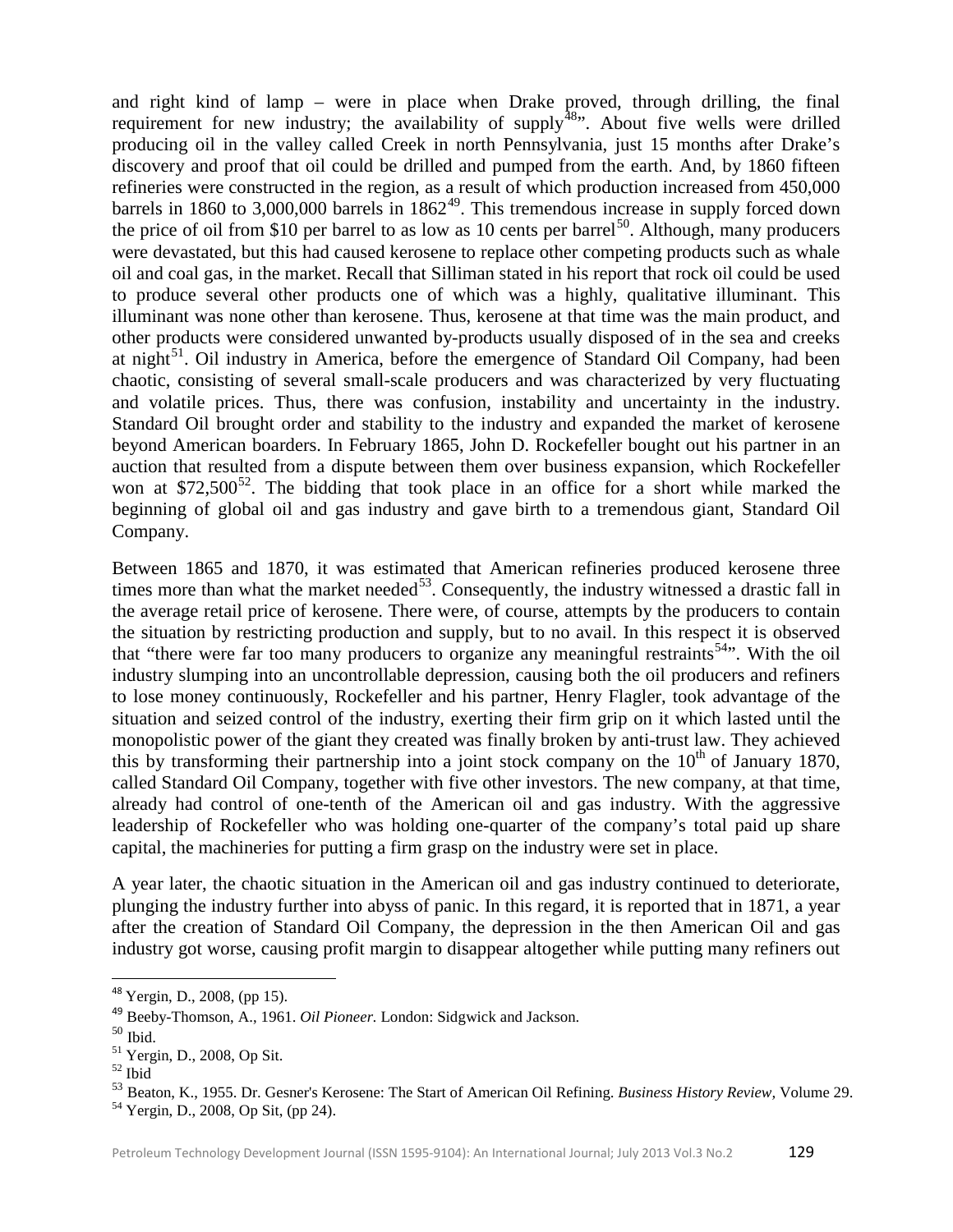of business<sup>[55](#page-7-0)</sup>. It was amidst this chaos that Rockefeller had his mind completely made up to consolidate all oil-refining businesses into one enormous business with a view to making oil business safe and profitable. The plan was to first seize control of the leading, dominant refiners and then move down to the smaller ones. By the end of the war, in 1879, the scheme was successful, because standard oil controlled  $90\%$  of the US oil-refining sector<sup>[56](#page-7-1)</sup>. Moreover, the company acquired significant control of oil pipeline and transportation, and continued to expand with great and unequalled success in the  $1880s$  through  $1890s^{57}$  $1890s^{57}$  $1890s^{57}$ . During this period, the company incorporated scientific investigation into its activities. Thus, by mid 1880s, Standard Oil was controlling over 80% of US oil marketing and between 1888 and 1891 the company started engaging in oil exploration and production, and captured one-third of US oil production<sup>[58](#page-7-3)</sup>.

It is imperative to state that petroleum marketing had been international since 1861, when a Philadelphian shipper delivered the first shipment of oil to Europe<sup>[59](#page-7-4)</sup>. This opened up a market for the American kerosene and other petroleum related products to the world. Thus, Standard Oil had gone global.

## *3.2.2 Historical Role of Russian Oil and Gas Industry*

Before 1870's development of oil and gas industry in Russia was greatly being impeded by backwardness, remoteness as well as the ineffectiveness and corrupt nature of the Czarist government<sup>[60](#page-7-5)</sup>. Therefore, it was not until in 1870 and beyond that, oil and gas industry in Russia had its first breakthrough for expansion. The Russian government opened up the industry for competitive participation. Major oil wells began to emerge in the Russian oil and gas industry around 1871-1872, and by 1873, more than 200 wells were producing crude  $\delta$ i<sup>[61](#page-7-6)</sup>.

The Nobel family of Russia was arguably associated with success of the Russian oil and gas industry. Ludwid Nobel, a renowned industrialist, went into oil business following an unintentional investment made by his brother, Robert Nobel, using his (Luduwin's) own money<sup>[62](#page-7-7)</sup>. The Nobels' oil and gas company produced half the kerosene being used in Russia, thereby ousting American kerosene from the Russian market, but the Russian kerosene was largely confined to the Russian local market<sup> $63$ </sup>. However, the covert coming of Rothschilds, an influential Jewish banking family, into the Russian oil and gas industry ensured the construction of a rail road from Baku through Caucasus to Batum, a port at the black sea taken over by Russia following its war with Turkey<sup> $64$ </sup>. This opened the door for Russian oil and gas companies to have access to the international oil and gas market and the two Russian oil companies became the major international competitors to Standard Oil. Standard Oil competed with Nobels and

<span id="page-7-8"></span> $63$  Ibid.

<span id="page-7-0"></span><sup>&</sup>lt;sup>55</sup> Yergin, D., 2008, Op Sit.

<span id="page-7-2"></span>

<span id="page-7-1"></span> $55 \text{ Ibid.}$ <br>  $57 \text{ Ibid.}$ <br>  $58 \text{ Beeby-Thomson, A., 1961, Op Sit.}$ 

<span id="page-7-5"></span><span id="page-7-4"></span><span id="page-7-3"></span> $^{59}_{60}$  Yergin, D., 2008, Op Sit.  $^{60}_{61}$  Ibid.

<span id="page-7-7"></span><span id="page-7-6"></span><sup>62</sup> Bergengren, E., 1960. *Alfred Nobel: The man and his work.* london: Thomas Nelson.

<span id="page-7-9"></span> $<sup>64</sup>$  Ibid.</sup>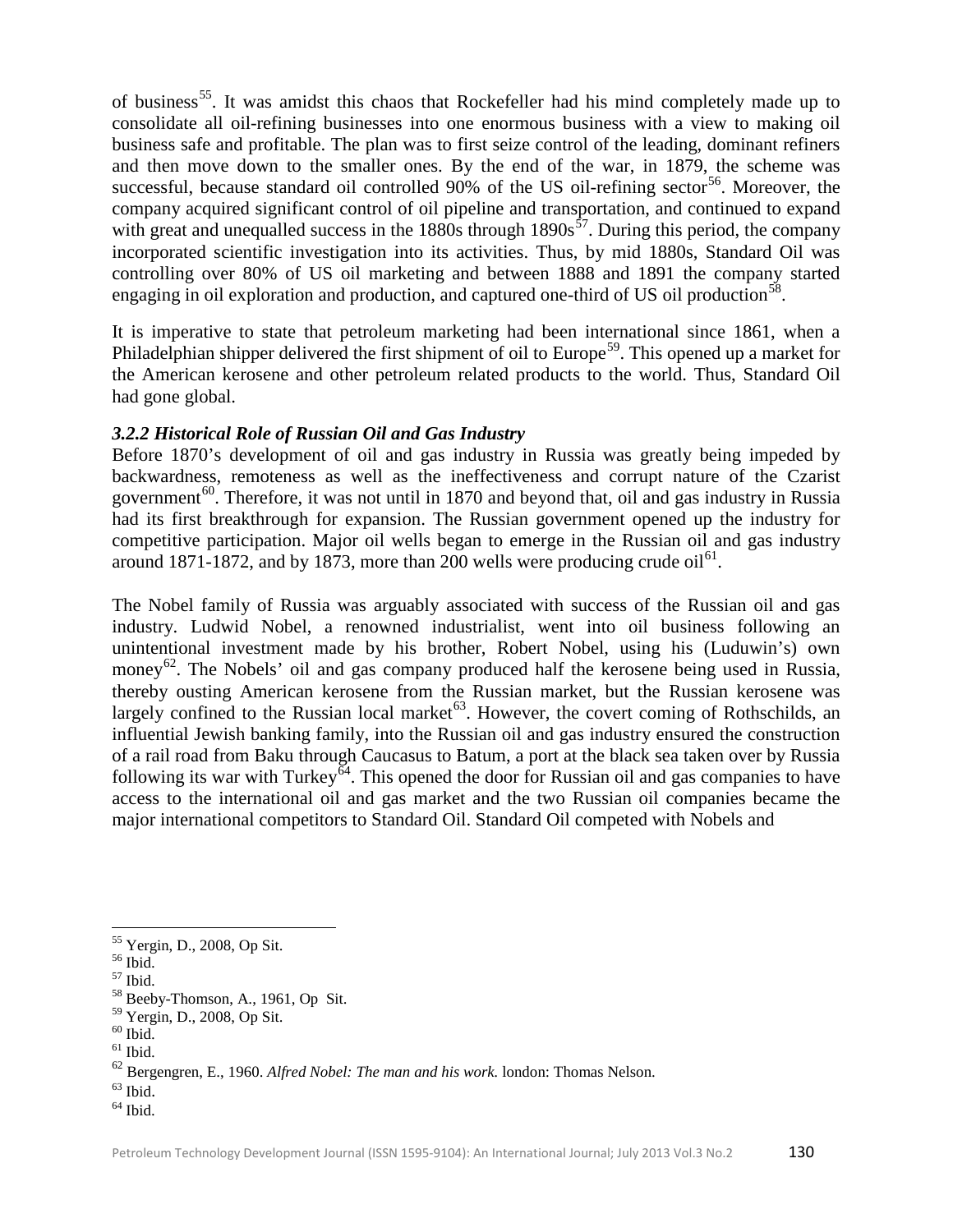Rothschild fiercely for quite some time over the dominance of international market, without success. Having realized the near impossibility of assimilating the Rothschild or Nobels, the giant focused its attention on another emerging oil company operating in Asia, through which the managers of Standard Oil Trust thought they could compete effectively with the Russian companies in Asia. The company was none other than Royal Dutch Shell.

## *3.2.3 Royal Dutch Shell in the East Indies*

Aeilko Jans Zijlker was the founder of Royal Dutch, a company of Netherlands origin. Although Zijlker drilled his first successful well at the Marshy coast of Sumatra in 1885, it is stated that "the Royal Dutch Company was not lunched until 1890, and the first flotation of its stocks was oversubscribed four and a half times<sup>65</sup>". Unfortunately, Zijlker died in the very year the company was formed and its leadership was entrusted to Baptiste August Kessler<sup>[66](#page-8-1)</sup>. When Kessler assumed control, the company was in shambles and running at loss, but within two years he had turned the company around, and it started making profit with oil production six times more than two years earlier. With Kessler's perseverance, hard work and leadership abilities, Royal Dutch kept on progressing and expanding to the extent that between 1895 and 1897 the company's production capacity and sales increased fivefold $^{67}$  $^{67}$  $^{67}$   $^{68}$ . The American giant, Standard Oil, had tried severally to take over the control of Royal Dutch but all in vain. Hence, Royal Dutch expanded significantly and independently to become one of the greatest multinational oil companies in the world $^{69}$  $^{69}$  $^{69}$ .

## *3.2.4 British Petroleum and the Persian oil industry*

In the early twentieth century, an English business man, William Knox D'Arcy, became interested in the probable oil wealth in Persia, known today as Iran. D'Arcy was a risk seeker<sup>[70](#page-8-5)</sup>. Propelled by his propensity for risky ventures, he went to Persia and succeeded in obtaining an oil concession to prospect for crude oil in the country. The agreement gave D'Arcy the mandate to prospect for oil in about 75% Persia's territory over the period of six years<sup>[71](#page-8-6)</sup>. Although, he had encountered tough challenges and difficulties, in the end he had succeeded in establishing the oil and gas industry in the Middle East<sup>[72](#page-8-7)</sup>. When oil was first struck in October 1902, D'Arcy realized that the venture was far too vast and complex to be managed by a sole proprietor. The venture engulfed so much money from D'Arcy to the extent that he became overdrawn to the

Petroleum Technology Development Journal (ISSN 1595-9104): An International Journal; July 2013 Vol.3 No.2 131

<span id="page-8-1"></span><span id="page-8-0"></span><sup>&</sup>lt;sup>65</sup> Yergin, D., 2008, Op Sit (pp 57).<br><sup>66</sup> Owen, E. W., 1975. *Trek of the Oil Finders: A History of Exploration for Oil.* American Association of Petroleum Geologist: Tulsa.<br><sup>67</sup> Ibid.

<span id="page-8-4"></span><span id="page-8-3"></span><span id="page-8-2"></span><sup>&</sup>lt;sup>68</sup> Yergin, D., 2008, Op Sit.<br><sup>69</sup> Royal Dutch Shell is the operator in the Nigerian oil and gas industry. It operates in Nigeria via SPDC of Nigeria which remains the largest oil and gas company in Nigeria to date.<br><sup>70</sup> Yergin (2008) reports that

<span id="page-8-6"></span><span id="page-8-5"></span><sup>&</sup>lt;sup>71</sup> Ferrier, R. W., 1982. *The history of the British Petroleum Company: The developing years.* Cambridge: Cambridge University Press.

<span id="page-8-7"></span> $72$  It is imperative to mention that about two decades prior to D'Arcy's obtaining a concession in Iran, the founding owner of Reuters news had been the first to secure oil concession in the region on two occasions. However Reuters did not succeed in discovering any oil due to a number of bottle-necks associated with the Persian internal politics and the rivalry between Russia and Britain which in the end led to the withdrawal of the concession (See Yergin, 2008).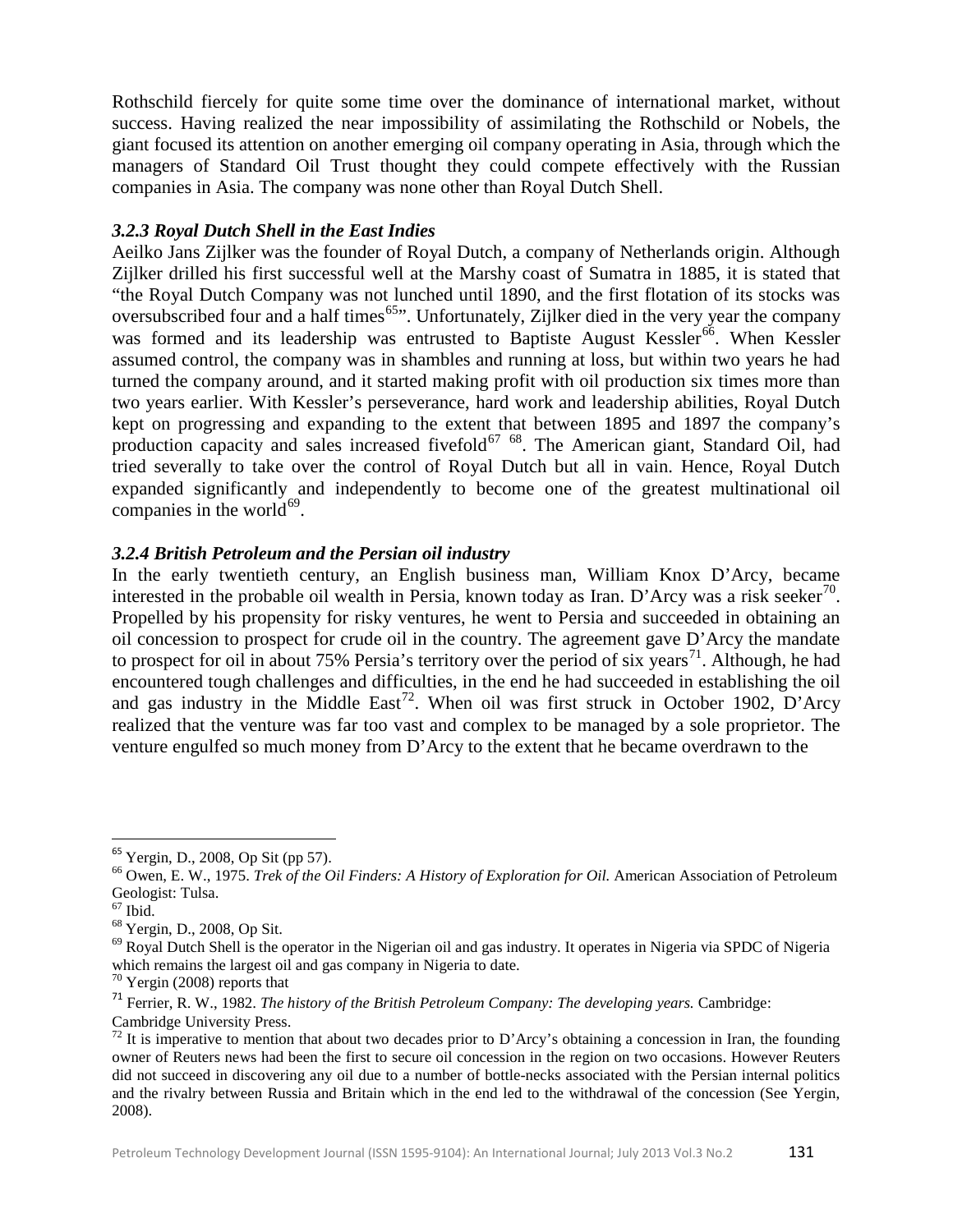tune of 177,000 pounds sterling.<sup>[73](#page-9-0)</sup> To add more salt to the wound, oil yields from the two producing wells declined so significantly that exploration had to be diverted to other areas. Thus, D'Arcy's oil business in Persia was on the brink of failure. Having realized the imminent consequences of D'Arcy's failure in relation to its struggle with Russia over control of Persia, the British government rescued the venture and facilitated a merger between D'Arcy and Burmah Oil (an oil company of Scottish origin). This led to the emergence of a new entity known as Concession Syndicate (Corley,  $1983$ )<sup>[74](#page-9-1)</sup>. Burmah Oil had very nearly brought the venture to an end, due to many unsuccessful efforts to discover oil between 1903 and 1908, when suddenly oil was struck in commercial quantity in 1908. In 1909 the stakeholders of the Concession Syndicate agreed to form a public limited company known as Anglo-Persian Oil Company to take over the operation from the Concession Syndicate. After some years Anglo-Persian Oil Company found itself in financial difficulties again. Meanwhile an imminent threat of attack from Germany propelled the British Navy to seek to advance the technology of its ships in order to consolidate the British Royal supremacy. Thus, the British Royal Navy under the leadership of Churchill came to the inevitable conclusion that speedy ships powered by petroleum oil had to be built. However, affordable price, security of supply, and a deal with reliable supplier must be ensured. In order to ensure reasonable control of these three factors, British government acquired 51% interest in the collapsing Anglo-Persian Oil Company, thereby rescuing the company for the second time<sup>[75](#page-9-2)</sup>. Later the company, now called British Petroleum, successfully expanded its activities globally to become one of the biggest oil and gas companies in the world.

## *3.2.5 Invention of internal combustion machines – Rise of the markets of other hydrocarbons*

At the beginning of the twentieth century (1900s), the perfection of lighting from electricity had a very significant negative impact on the demand for kerosene, the major product of the then oil and gas industry<sup>[76](#page-9-3)</sup>. This clearly spelt an imminent doom for not only the American oil and gas industry, but also the global industry. It was previously mentioned that other petroleum products such as gasoline, gas, diesel etc. produced jointly with kerosene were just by-products usually disposed of at night in seas or rivers. Consequently, the possible demise of the kerosene market as an illuminant meant that the oil and gas industry was on the brink of collapse. At this very point in time, an unexpected event unfolded and rekindled the bright future of oil and gas industry. Thus, the invention of internal combustion machines, for example automobiles and factory machineries etc., opened up a lucrative market for the other nearly valueless petroleum products<sup>[77](#page-9-4)</sup>. Consequently, gasoline, gas, diesel, lubricants etc. became valuable and marketable, thereby enabling the resurgence of oil and gas industry.

#### *3.2.6 The Demise of Standard Oil and Rise of the Seven Sisters*

For about 20 years, Standard Oil dominated oil and gas industry in both American and to a very significant extent the international level. The company became so powerful that it could control prices both locally and internationally, to the detriment of consumers and other oil companies. As such, the

<span id="page-9-0"></span><sup>73</sup> Ferrier, R. W., 1982, Op Sit.

<span id="page-9-1"></span><sup>&</sup>lt;sup>74</sup> Corley, T. A., 1983. *A history of the Burmah Oil Company*. London: Heinemann.<br><sup>75</sup> Ibid. <sup>76</sup> Asbury, H., 1942, Op Sit. <sup>77</sup> Yergin, D., 2008, Op Sit.

<span id="page-9-2"></span>

<span id="page-9-3"></span>

<span id="page-9-4"></span>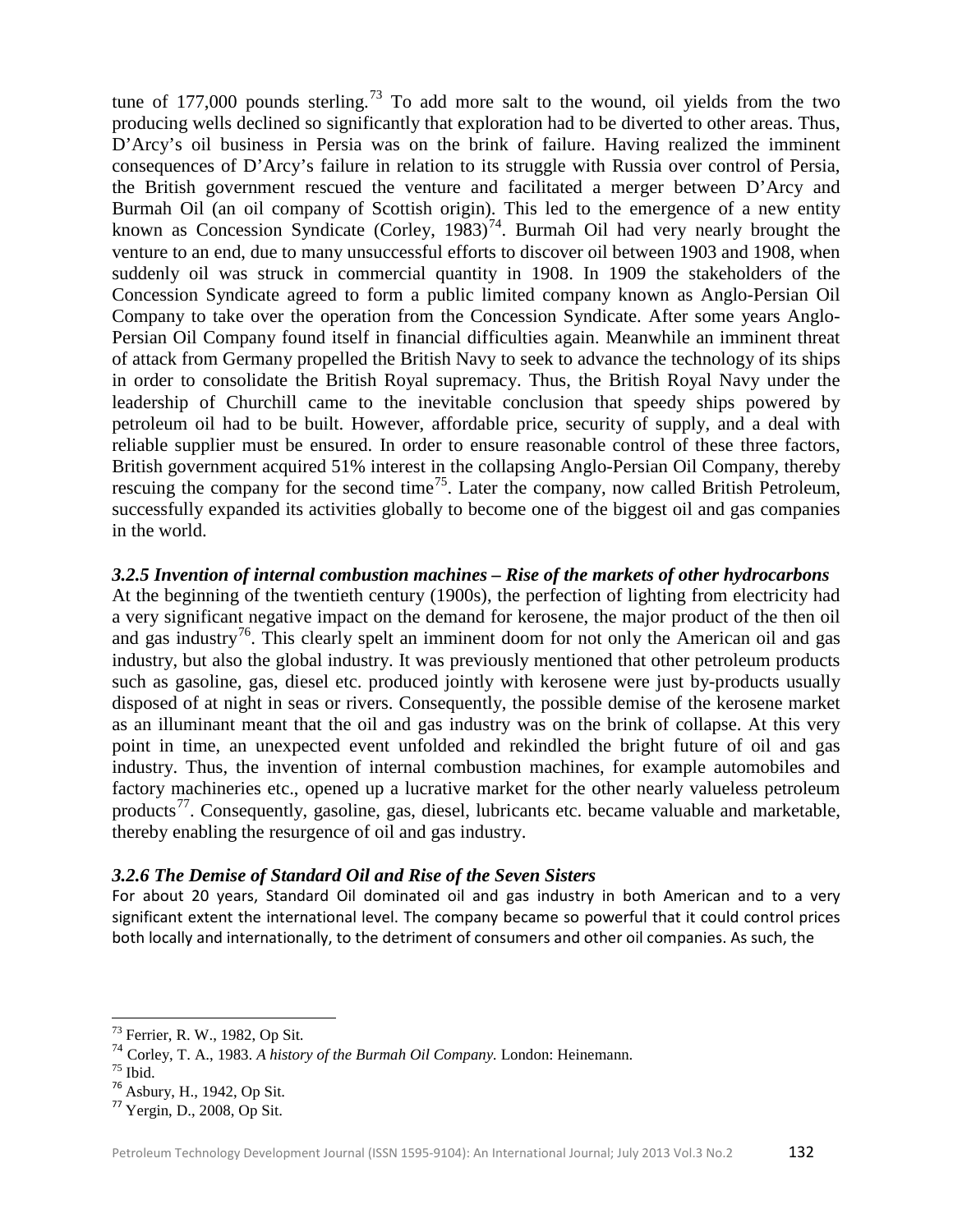United States federal court ordered the dismantling of Standard Oil into 34 distinct companies, following the enactment of antitrust law in  $1909^{78}$ . This brought about the end of the Standard Oil's monopolistic power, especially in America. However, the global dominance of oil and gas industry created by Rockefeller through the machineries of Standard Oil continued.

Consequently, America was responsible for more than 50% of the world's oil production<sup>[79](#page-10-1)</sup>. At the global level, oil and gas industry continued to evolve. Other important multinational oil companies, for example Texaco, Turkish Petroleum Company etc, began to appear on the international scene. Thus, the pioneer multinational oil companies in the history of modern oil and gas industry are listed in Table 2

| <b>Table 2. Pioneer Multinational oil and Gas Companies</b> |                     |  |  |  |
|-------------------------------------------------------------|---------------------|--|--|--|
| <b>Oil Company</b>                                          | <b>Year Founded</b> |  |  |  |
| <b>Standard Oil Company</b>                                 | 1870                |  |  |  |
| Gulf Oil                                                    | 1890                |  |  |  |
| Texaco                                                      | 1901                |  |  |  |
| Royal Dutch Shell                                           | 1890                |  |  |  |
| Anglo-Persian Oil Company (Now British Petroleum)           | 1909                |  |  |  |
| <b>Turkish Petroleum Company</b>                            | 1910                |  |  |  |

Source: www.loc.gov/rr/business/issue5/History.html 2010

Although, Standard Oil was broken up into thirty four companies, the most prominent multinationals among them are Standard Oil of California (now Chevron), Standard Oil of New Jersey (Changed to Esso, then later to Exxon), and Standard Oil of New York (which became Mobil). These three American-based multinational oil companies together with British Petroleum (BP), Gulf Oil, Royal Dutch Shell and Texaco were known as the 'Seven Sisters'. However, these sisters are currently no longer seven but five, for Texaco and Chevron merged resulting in formation of ChevronTexaco (now Chevron Corporation), and Exxon merged with Mobil to form a new and bigger company called ExxonMobil. Up to the early  $20<sup>th</sup>$  century, global oil production was dominated by three regions, namely America, Russia and Dutch East Indies. However, the middle and the tail end of the  $20<sup>th</sup>$  century witnessed the emergence of other world regions - Middle East, Africa, Asia and Europe - with huge deposit of oil reserves and this changed the balance in the international oil and gas reserves.

<span id="page-10-1"></span><span id="page-10-0"></span> <sup>78</sup> Nringhurst, B., 1979. *Antitrust and The Oil Mobopoly: The Standard Oil Case.* Westport, Conn: Greenwood Press. <sup>79</sup> Ibid.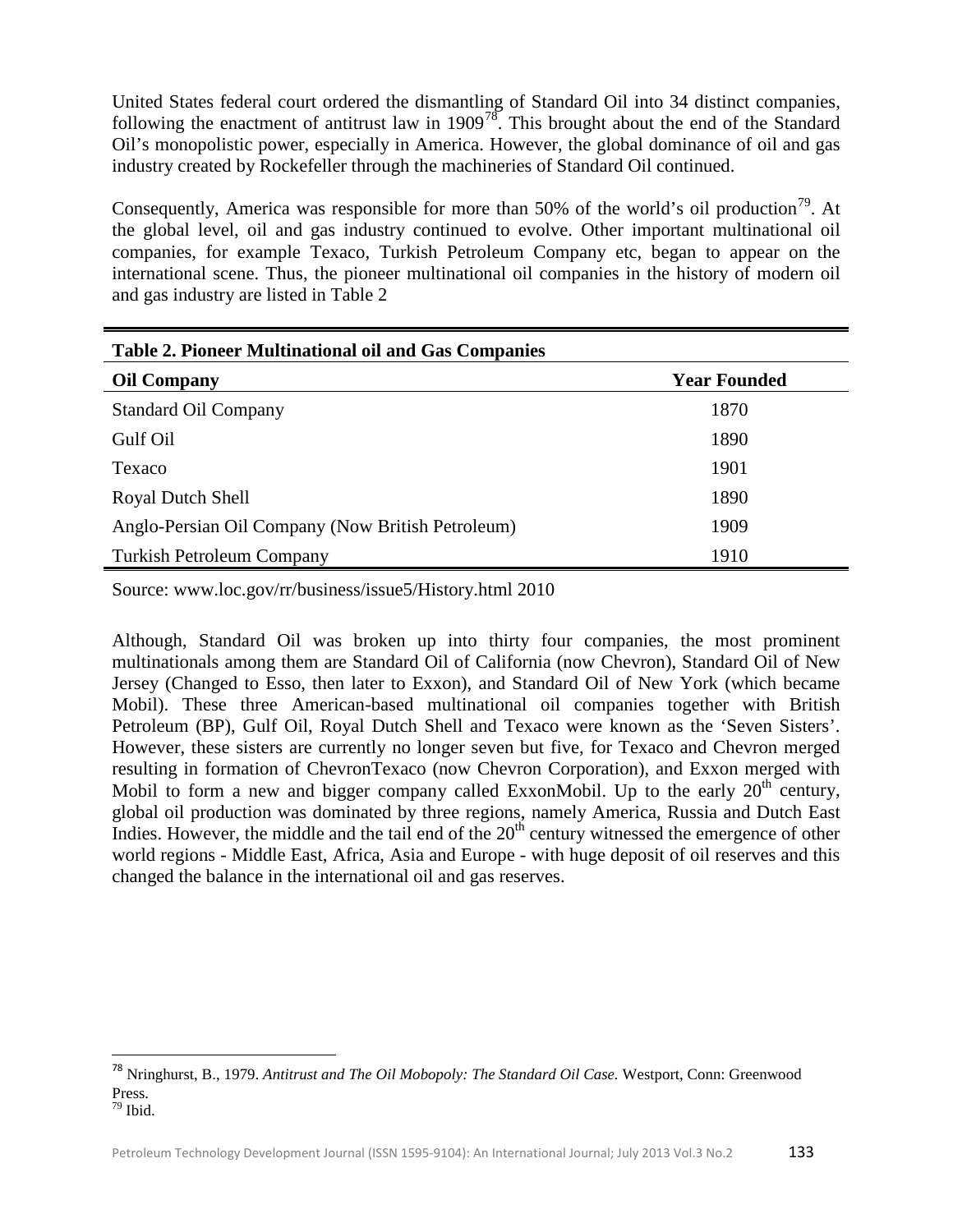## *3.2.7 The European Oil and Gas Industry*

Historically, the first location in Europe known to have commercial quantities of oil, since around 1600s, was Romania. Romania had remained a major source of hydrocarbon energy supply to European countries for over 200 years $^{80}$  $^{80}$  $^{80}$ .

In the modern time, development of oil and gas industry in Europe started on a small scale in Turkey in the 1920s<sup>[81](#page-11-1)</sup>. It was not until the 1960s that earnest exploration in the North Sea commenced. North Sea is one of the important locations in Europe where enormous deposits of oil and gas exist. Discovery of first commercial deposit of natural gas was made in Netherlands in the late 1950s. In 1961, oil was discovered in commercial quantity at the North Sea, and more oil reservoirs continued to be discovered thereafter $^{82}$  $^{82}$  $^{82}$ .

British Petroleum discovered oil in the North Sea area off the East Anglia in 1965. This discovery seemed to offer Britain a way out of its escalating economic crises during this period. A few years later the North Sea oil deposit began to attract other companies from America and other part of Europe. By mid 80's there were over one hundred oil fields in the region, and Great Britain had become a crude oil net exporter. Further growth of the oil and gas industry in the country was more evident when the country also became a net exporter of natural gas in the 90s. Prominent locations in the North Sea with significant deposits of oil and gas include Aberdeen (regarded as the oil capital of Europe), Yarmouth, Shetland and the Northern Isle of Orkney. Production of oil and gas in the North Sea reached its zenith in 2001 and began to decline thereafter to the extent that Britain became a net importer. North Sea is presently at its mature exploration and production stage. However, oil and gas companies are still able to produce considerable volumes of oil and gas, owing to sophisticated technological advancements.

# *3.2.8 The Influence of Middle East*

Back in the year 1918 Major Frank Holmes, a mining engineer of New Zealand origin picked up information from an Arab trader concerning oil seepages at the Arabian coast of the Persian Gulf. This led Holmes to become obsessed with exploring for hydrocarbons in the Arabian Gulf. Consequently, when Holmes found himself in Basra, part of the present day Iraq, he used the opportunity to learn more about petroleum deposits in the region. Holmes went from one Arab ruler to the next, seeking to convince them about the lucrative prospect for exploration and production in the region, while simultaneously trying to bag as many oil concessions as he could. Holmes managed to secure concessions in different parts of the Arabian Gulf including Bahrain, Kuwait, eastern part of Saudi Arabia and Baghdad. When Holmes was ready to commence prospecting for petroleum he could not get finance from the London financial market. Similarly, his effort in the US met with several rejections. The major reasons for the reluctance of investors to invest in oil exploration ventures in the Arabian Gulf were twofold. First, the Anglo Persian Company was convinced that the chances of discovering oil in the Arabian part of the Gulf were almost nonexistent. Second, a geological report compiled by a well-respected professor of geology clearly ruled out the possibility of commercial deposits of petroleum in the region. Finally, Gulf Oil, an American company, expressed interest to invest in oil prospecting in

<span id="page-11-1"></span><span id="page-11-0"></span><sup>&</sup>lt;sup>80</sup> BERA, 2006, Op Sit.<br><sup>81</sup> Owen, E. W., 1975, Op Sit.<br><sup>82</sup> Yergin, D., 2008, Op Sit.

<span id="page-11-2"></span>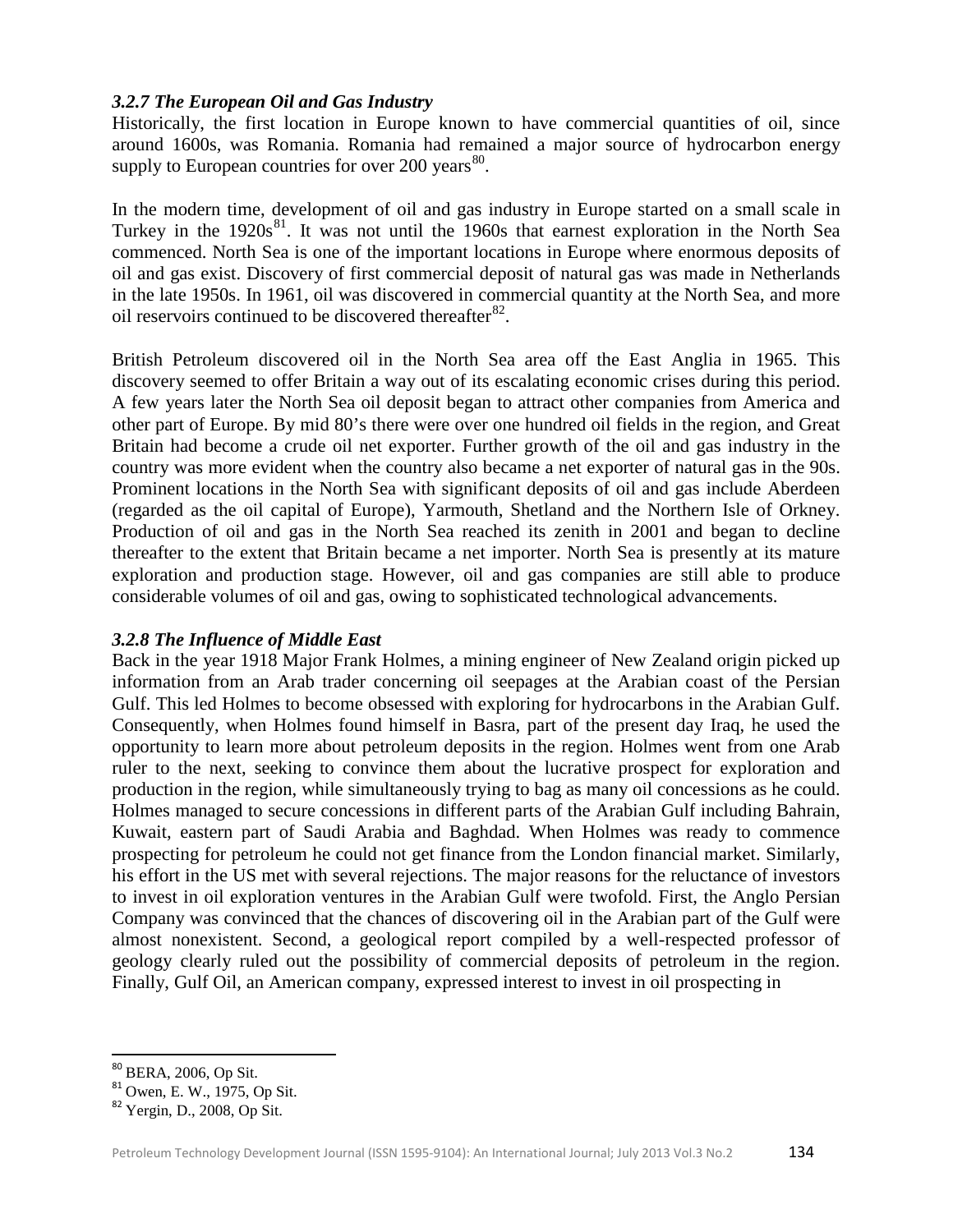Bahrain, consistent with its plan for global diversification. so the company agreed to work with Holmes Group. Later Gulf Oil became part of the Turkish Petroleum Company, and could not operate directly in Bahrain due to "red line restriction". Gulf Oil entered into partnership with Standard oil of California and a joint venture company called Bahrain Petroleum Company was formed which struck oil in 1931. This marked the beginning of oil discoveries in the Arabian Gulf.

Exploration of oil in the Middle East saw the beginning of oil production in Persia (now Iran), Bahrain, Oman, Yemen, Saudi Arabia, Kuwait, Iraq and Qatar. Thus, Oil production in the Middle East commenced between 1930 and  $1940^{83}$ . Oil was first discovered in Bahrain in 1931 and in 1938 oil was discovered at Burgan field in southern Kuwait and Saudi Arabia<sup>[84](#page-12-1)</sup>. In 1948, the astonishing Ghawar oil field was discovered in Saudi Arabia, which remains the largest oil field in the world to date<sup>[85](#page-12-2)</sup>. The field measures 280km long and 30km wide. As at 2010 total cumulative production from the field was 65 billion barrels, and the field's average daily production amounts 5 million barrels $^{86}$  $^{86}$  $^{86}$ .

## *3.2.10 The African Oil and Gas Industry*

Between 1940 and 1960, Africa became known as the new frontier for world oil. In particular, oil was not discovered in economic quantities in the region until in the 1950s. At that time oil was discovered in such countries as Egypt, Algeria, Nigeria, Libya and Angola. France was the first western country to focus its attention on oil prospecting in Africa. It specifically concentrated on the Algerian deserts among its controlled African territories. Thus, the first oil field in Africa was discovered in the ancient Egypt as far back as 1869. However, production did not take up in earnest until in 1910. While oil was discovered in both Algeria and Nigeria in 1956, it was struck in Libya three years later, i.e. in  $1959^{87}$  $1959^{87}$  $1959^{87}$  <sup>[88](#page-12-5)</sup>. While oil was discovered in Angola in 1955 at Benfica field in Kwanza Basin, discovery in economic quantities was not confirmed until 1959. These are the pioneer countries where oil was first discovered in large quantities in Africa.

History of the Nigerian oil and gas industry could be traced back to the colonial era. The first company to search and prospect for crude petroleum in Nigeria was Nigerian Bitumen Corporation, a company of German origin. The company commenced prospecting for oil in 1908. The prospecting came to an abrupt stop in 1914 as a result of the eruption of First World War. In the same year British colonial petroleum law, The Mineral Oil Ordinance of 1914, was adopted in Nigeria, which vested the right to search for, win and work mineral oil only in British corporations or companies controlled by British subjects. [89](#page-12-6) Oil prospecting did not resume until

<span id="page-12-1"></span><span id="page-12-0"></span><sup>&</sup>lt;sup>83</sup> Dickson, H. R., 1956. *Kuwait and her neighbors*. London: George Allen & Unwin.<br><sup>84</sup> Dann, U., 1988. *The great powers in the Middle East, 1919-1939*. London: Holmes & Meier.<br><sup>85</sup> Ibid.<br><sup>86</sup> Fischbuch, B., and Keith,

<span id="page-12-2"></span>

<span id="page-12-3"></span>ever [Online] Available at: [http://www.saudiaramco/content/dam/Publications/](http://www.saudiaramco/content/dam/Publications/%20Dimentions_Expo/GhawarStillNo1.pdf) 

<span id="page-12-5"></span>

<span id="page-12-4"></span>[Dimentions\\_Expo/GhawarStillNo1.pdf](http://www.saudiaramco/content/dam/Publications/%20Dimentions_Expo/GhawarStillNo1.pdf) [Accessed 15 May 2013].<br><sup>87</sup> Yergin, D., 2008, Op Sit. 88 Geo-Help, 2010. *History of the World Petroleum Industry (Key Dates).* [Online] Available at: <http://www.geohelp.net/world.html> [Accessed 15 March 2010].<br><sup>89</sup> Okonmah, P. D., 1997. Right to a clean environment: the case for the people of oil-producing communities in the

<span id="page-12-6"></span>Nigerian Delta. *A Journal ofAfrican Law,41 (1),pp. 43-67*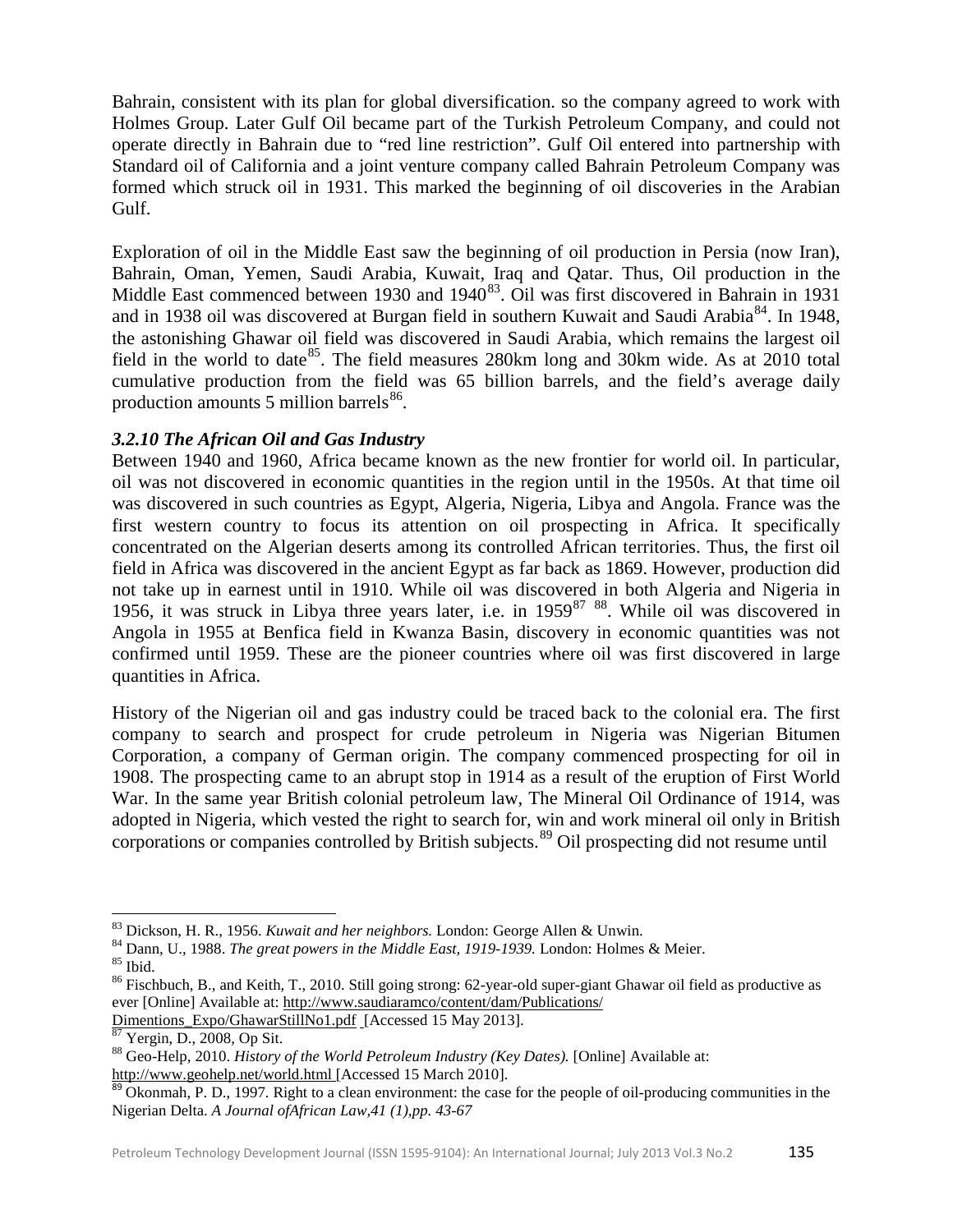1937 when Shell D'arcy, now called Shell Petroleum Development Company (SPDC) of Nigeria, was given the sole concession rights for the entire Nigerian landscape. Shell kept on prospecting for oil in earnest, but the Second World War interrupted its activities. When the war ended, Shell resumed operation in 1947, but this time around joined by British Petroleum (the then British state owned company) to form Shell-BP.<sup>[90](#page-13-0)</sup> Efforts of twenty years with N30,000,000 worth of investment finally yielded fruits. Thus, in 1951 the first oil well drilled by the company did not yield any oil, but five years later the company discovered oil in commercial quantity at Oloibiri in the Niger Delta in 1956.<sup>[91](#page-13-1)</sup> Nonetheless, production and exportation did not commence until after two years. Initial quantity produced and exported was 5,100 barrels of crude oil per day, but this increased steadily to 2,000,000 barrels per day in 1972, and then to 2,400,000 barrels in 1979.<sup>[92](#page-13-2)</sup> In 1972, Nigeria ranked the seventh major oil producer worldwide.

The Shell-BP's sole concession right was broken in the early 1950s, and this gave room for other multinational oil companies such as Gulf, Mobil, Texaco, Chevron, Sunray-Tenneco, Agip Safrap (which later became Elf) to participate. Mobil Oil Corporation started operation in 1955; Texaco Overseas commenced operation in 1961; Safrap (later Elf) and Agip oil both commenced their operations in 1962; Phillips oil started operation in 1963.<sup>[93](#page-13-3)</sup> By 1968, all these companies had discovered and started exporting crude oil in profitable quantities. To date, all these and other smaller oil companies, both local and foreign, are still operating in the Nigerian oil and gas industry, perhaps some of them under different names.

Up to 1968, multinational oil companies were given concession rights to operate in the Nigerian oil and gas industry, but this picture changed when Nigeria became a member of OPEC. Nigeria started making efforts to join OPEC in 1968 and became a full member in 1971. In 1968 OPEC issued its Declaration Statement of Petroleum Policy which encouraged members to enhance their participation in order to have greater control of operations in their oil and gas industries. Influenced by the OPEC policy, the Nigerian government enacted the Petroleum Act of 1969 which drastically modified the nature of the oil mining lease granted to the Multinational Oil Companies operating in Nigeria, thereby giving the Nigerian government the power to acquire equities or majority interests in them.<sup>[94](#page-13-4)</sup>

In order to effectively consolidate its greater participation in the oil and gas industry, the government in 1971 formed the Nigerian National Oil Corporation (NNOC). NNOC was established as government's vehicle for participation in commercial activities of the oil and gas industry. Okonmah<sup>[95](#page-13-5)</sup> observes that aside from being the government adviser on oil and gas issues, NNOC participates in the exploration, production, transportation, refining and marketing of crude petroleum and its related products. By 1973, the Nigerian government had acquired 35% shares in the oil companies by means of the first participation agreement.<sup>[96](#page-13-6)</sup> Conflictingly,

ı  $90$  ibid

<span id="page-13-1"></span><span id="page-13-0"></span> $91$  ibid

<span id="page-13-2"></span><sup>92</sup> Nigerian National Petroleum Corporation (NNPC), 2010 *JointVenture Operations (Online).* Available at: [http://www.nnpcgroup.com/nnpc-business/partners.](http://www.nnpcgroup.com/nnpc-business/partners) (Accessed 12 March 2010) 93 Okonmah, P. D., Op. Cit.; NNPC ibid

<span id="page-13-3"></span>

<span id="page-13-4"></span> $\frac{94}{95}$  Okonmah, ibid<br> $\frac{95}{95}$  Op. Cit

<span id="page-13-5"></span>

<span id="page-13-6"></span><sup>&</sup>lt;sup>96</sup> NNPC, Op. cit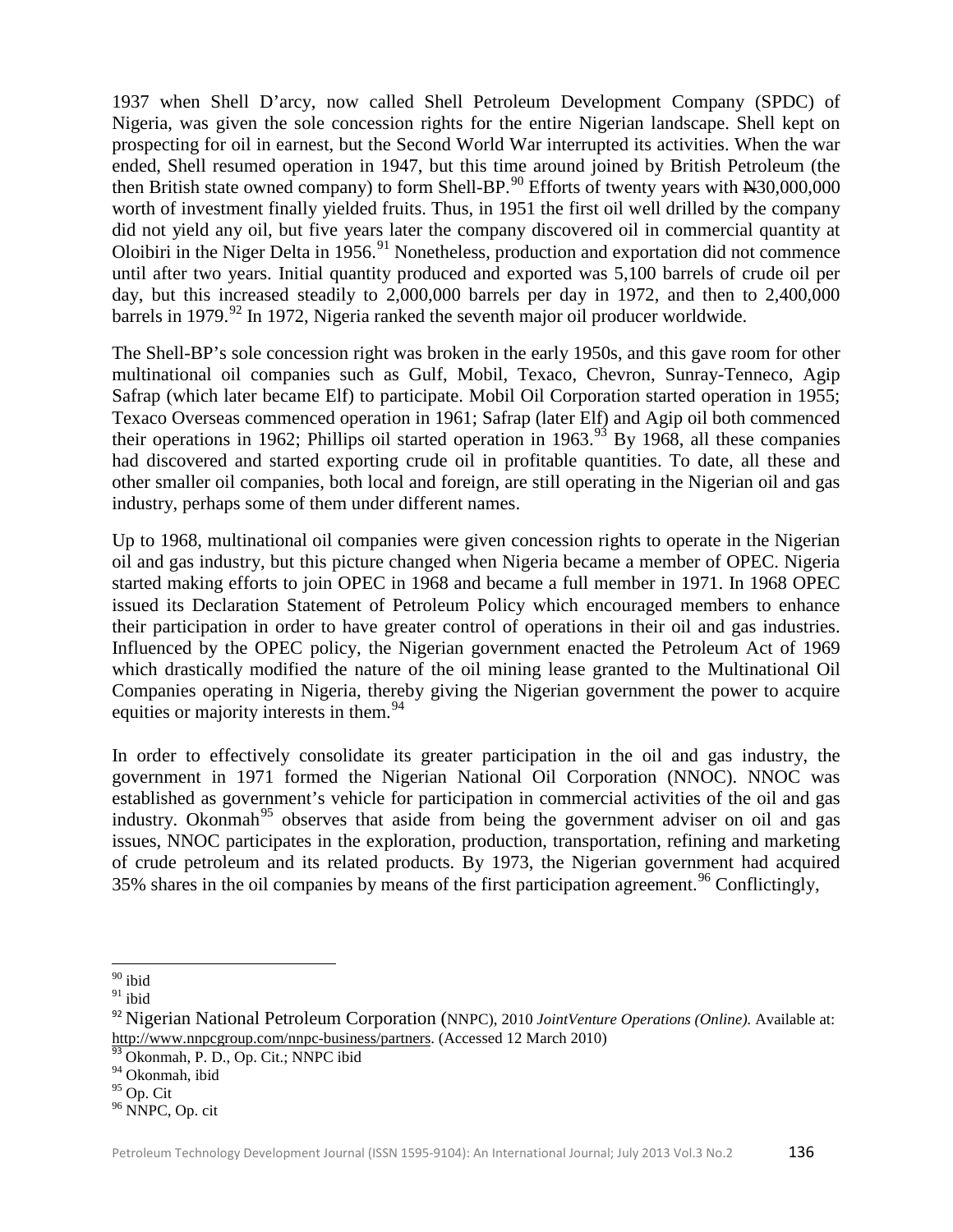NNOC was at that time saddled with the responsibility of regulating the oil and gas industry. This was conflicting because NNOC had commercial interest in what it regulated. The industry was being regulated via a unit within NNOC called the Department of Petroleum Resources (DPR). With the creation of Ministry of Petroleum Resources (MPR) in 1975, DPR came under the new ministry.<sup>[97](#page-14-0)</sup> In order to optimize the then scarce human capital in the public sector of the petroleum industry NNOC and MPR were merged in 1977, to form Nigerian National Petroleum Corporation (NNPC). In 1979, Government share in the oil companies rose to 60% by means of third participation agreement between the foreign multinational oil companies and NNPC.<sup>[98](#page-14-1)</sup> The fourth participation agreement, also executed in 1979 saw the nationalization of the BP's share in Shell-BP. this gave NNPC 80% shares leaving Shell with 20% in the joint venture. The name of the company was changed to Shell Development Company of Nigeria (SPDC).

In 1985, the Ministry of Petroleum Resources (MPR) was created, but DPR remained part of NNPC until 1988 when NNPC was commercialized, at which time the DPR was pulled out of NNPC and transferred to MPR. In 1989 NNPC, Shell, Elf and Agip entered into the fifth participation agreement resulting in a joint venture with the following interest NNPC 60%, Shell 30%, Elf 5% and Agip 5%.<sup>[99](#page-14-2)</sup> Indeed, other joint ventures and production sharing arrangements began to emerge thereafter. To date the dominant oil and gas companies operating in Nigeria are mostly joint venture companies and production sharing contracts.

Recent discoveries of oil in other parts of Africa were in Ghana, Cameroon, Chad, Ethiopia, São Tomé and Príncipe, Uganda, Equatorial Guinea, Ivory Coast, Sudan and Niger. Commercial exploration and production of oil commenced in the Equatorial Guinea in 1991. In Gabon, oil was not discovered in large commercial quantity until 1970. Cameroon is regarded as the smallest oil producing country in the Gulf of Guinea with first commercial discovery in 1972, but commercial production started only in 1977. Oil exploration in Chad commenced in the 1970's, and production and export in commercial quantities did not commence until the year 2003 with completion of Chad-Cameroon pipeline project. Oil was first discovered in São Tomé and Príncipe in 1997 and in 2001 an important joint development agreement was signed with Nigeria leading to exploration and production at various offshore locations. In Sudan, oil was initially discovered in the 70's, but production did not start in commercial quantity until in the 90's. Although, oil discovery in Equatorial Guinea was in the 1960's, commercial production and export began only in 1991 and 1997 respectively. Following the discovery of oil resources in Niger Republic in commercial quantity, the country entered the list of African oil producing countries in 2011, when a first refinery was commissioned in Zander.

Oil was discovered in Ivory Coast in the 1970s; production commenced in the 1990's and reached its peak in 2005. Recently, significant oil was discovered at multiple locations in East Africa especially in Uganda, Mozambique, Kenya and Tanzania. Other African countries with record of potential oil reserves are Uganda, Ethiopia and Mauritania.

ı

<span id="page-14-0"></span><sup>97</sup> Department of Petroleum Resources (DPR), 2009. *About DPR – Historical Background* (Online) Available http://dprnigeria.com/aboutus.html.

<span id="page-14-1"></span>

<span id="page-14-2"></span><sup>&</sup>lt;sup>99</sup> NNPC (2010) Op. Cit.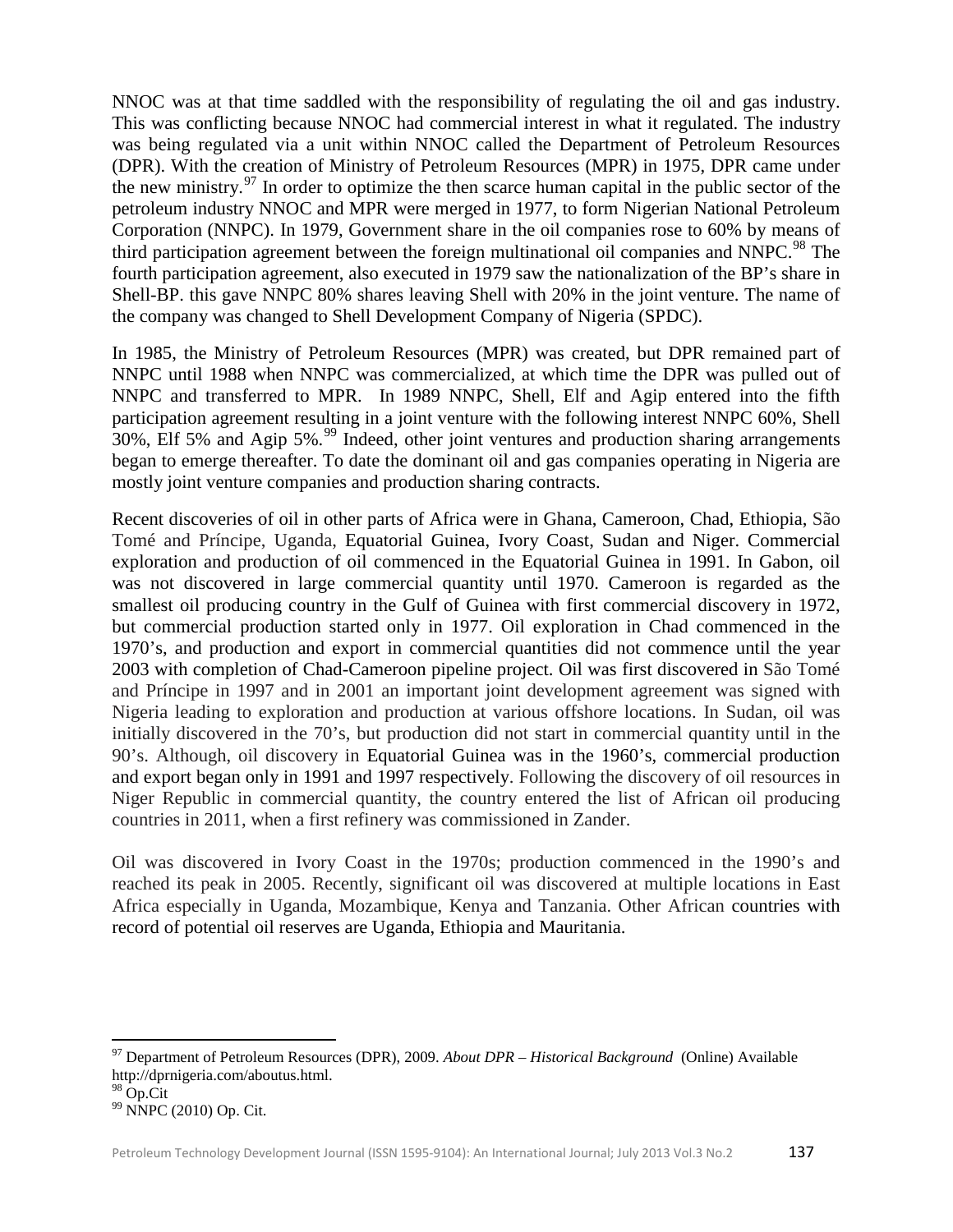**Table 3: Oil Producing Countries in Africa (2012)**

| Country                      | Production per day in barrels |
|------------------------------|-------------------------------|
| Nigeria                      | 2,524,000                     |
| Algeria                      | 1,875,000                     |
| Angola                       | 1,872,000                     |
| Libya                        | 1,483,000                     |
| Egypt                        | 720,000                       |
| <b>Equatorial Guinea</b>     | 318,000                       |
| Congo Brazzaville            | 292,000                       |
| Gabon                        | 242,000                       |
| South Africa                 | 181,000                       |
| Sudan & South Sudan          | 121,000                       |
| Chad                         | 105,000                       |
| Ghana                        | 80,000                        |
| Cameroon                     | 64,000                        |
| <b>Ivory Coast</b>           | 39,000                        |
| Democratic Republic of Congo | 20,000                        |
| Zambia                       | 170                           |
| Somalia                      | 110                           |

Source: US Energy Information & Administration

As at the end of 2011 Africa's average oil production was 8,804,400 barrels of crude oil daily which represented 10.44% of the aggregate daily world production. About 85% of Africa's total oil production is accounted for by five African major oil producing countries. These are Nigeria, Libya, Algeria, Egypt and Angola<sup>[100](#page-15-0)</sup>.

## *3.2.11 The Era of Oil Price Protection*

A unilateral reduction in oil posted price by Standard Oil in 1960 insisted by the then Chairman of the company generated fury on the part of the major oil exporting countries. The major oil exporting countries such as Iran, Venezuela, Saudi Arabia, Kuwait, Iraq and Qatar (as an observer) met in response to the oil price reduction. Among themselves, these countries accounted for 80% oil supply in the world at that time<sup>[101](#page-15-1)</sup>. Their reaction took the form of formation of Organization of Petroleum Exporting Countries (OPEC), and they made the two main purposes of forming the organization clear: First, to defend the posted oil price and second to avoid unilateral reduction of the price by western multinational oil companies.

After the initial back-stepping of oil price reduction, triggered by Standard Oil, by a number of multinational companies culminating in expression of apology to the oil exporting countries,

<span id="page-15-0"></span> $100$  MBendi, 2013, Oil and gas in Africa – Overview, [Online] Available at: http://mbendi.com/indy/oilg/af/ [p0005.html](http://mbendi.com/indy/oilg/af/%20p0005.html) [Accessed 25 March 2010]. <sup>101</sup> Dann, U., 1988, Op Sit.

<span id="page-15-1"></span>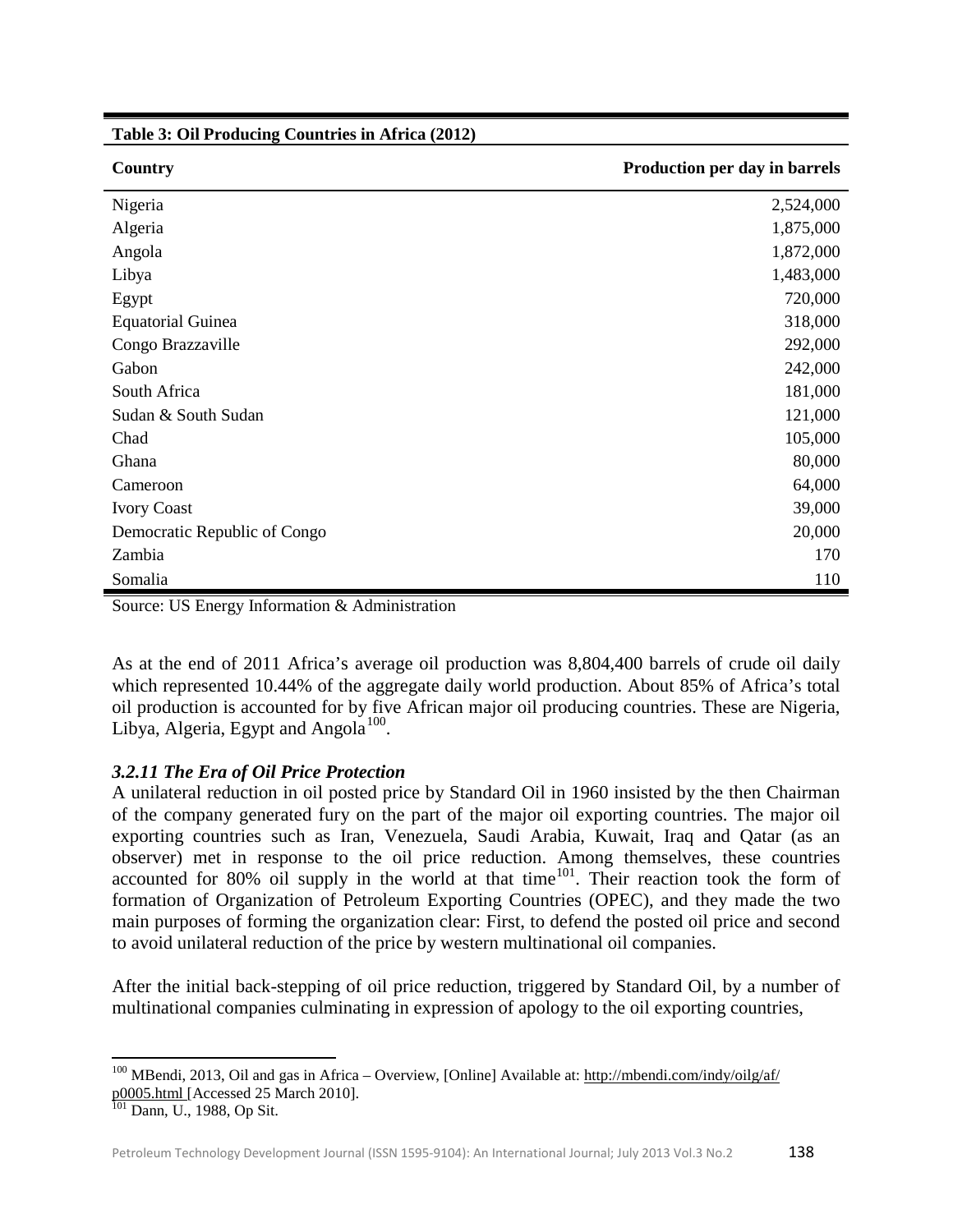OPEC was later dismissed as toothless dog, and hence not in any way threatening. While the western developed nations, as the major oil consumers, did not take the newly formed organization serious, the multinational oil companies did not attach anymore importance to it than to pretend it did not exist. It is noted that the influence and powers of OPEC were underestimated so much so that "the CIA devoted a mere four lines to the new organization".<sup>[102](#page-16-0)</sup>.

Of course it was evident that in its early period it did not make anymore significant impact than to stop further decrease in the oil price and to avoid making important international decisions concerning oil market without consulting the exporting counties  $103$ . A notable factor that limited the OPEC power at that time was that the oil reserves in the exporting countries were technically the properties of the multinational oil companies. This vitiated the oil exporting countries ability to make OPEC a powerful tool. Another factor that weakened the effectiveness of OPEC influence was the oil glut created by fierce international competition in the world oil market. This forced the OPEC members to focus on maintaining their share of the market to avoid decreases in revenue. Other political reasons were also at play in deterring OPEC to command cogent influence.

Having realized that the major impediment to its success was lack of control of oil resources by its members, OPEC focused its attention on helping its members gain absolute control of their oil resource. By mid-1970 all OPEC members had obtained significant control of their oil and gas resources. In this regard, I is observed that "...The suddenness with which oil exporting countries had assumed the position formerly held by the international companies ..."<sup>[104](#page-16-2)</sup> left the oil companies and the western developed nations dazed. Thus, the insignificant toothless dog had suddenly developed sharp teeth and, therefore, became powerful and threatening. The OPEC members were so influential and powerful that they determined whether there would be depression or inflation. They also significantly influenced the foreign policies of many powerful nations. It has been noted that the influence of OPEC members reached such an extent that they determined the very autonomy of powerful nations. Although, the era of OPEC greatest influence lasted six years  $-1973$  to  $1978^{105}$  $1978^{105}$  $1978^{105}$  – the organization still wields significant influence over oil prices and international politics surrounding petroleum.

The number of OPEC membership has increased from the initial six members, namely, Iran, Venezuela, Saudi Arabia, Kuwait, Iraq<sup>[106](#page-16-4)</sup> five of which were Arab countries, to the current twelve members. The only non-Arab member was Venezuela, and Qatar was only an observer, but became a member one year later in 1961.

<span id="page-16-1"></span><span id="page-16-0"></span><sup>&</sup>lt;sup>102</sup> Dann, U., 1988. *The great powers in the Middle East, 1919-1939*. London: Holmes & Meier, (pp: 24)<br><sup>103</sup> Ibid.<br><sup>104</sup> Yergin, D., 2008, Op Sit, (pp: 615)<br><sup>105</sup> Yergin, D., 2008, Op Sit.<br><sup>106</sup> Organization of Petroleu

<span id="page-16-2"></span>

<span id="page-16-3"></span>

<span id="page-16-4"></span>[www.opec.org/opec\\_web/en/about\\_us/25.btm](http://www.opec.org/opec_web/en/about_us/25.btm) (Accessed 14 May 2012)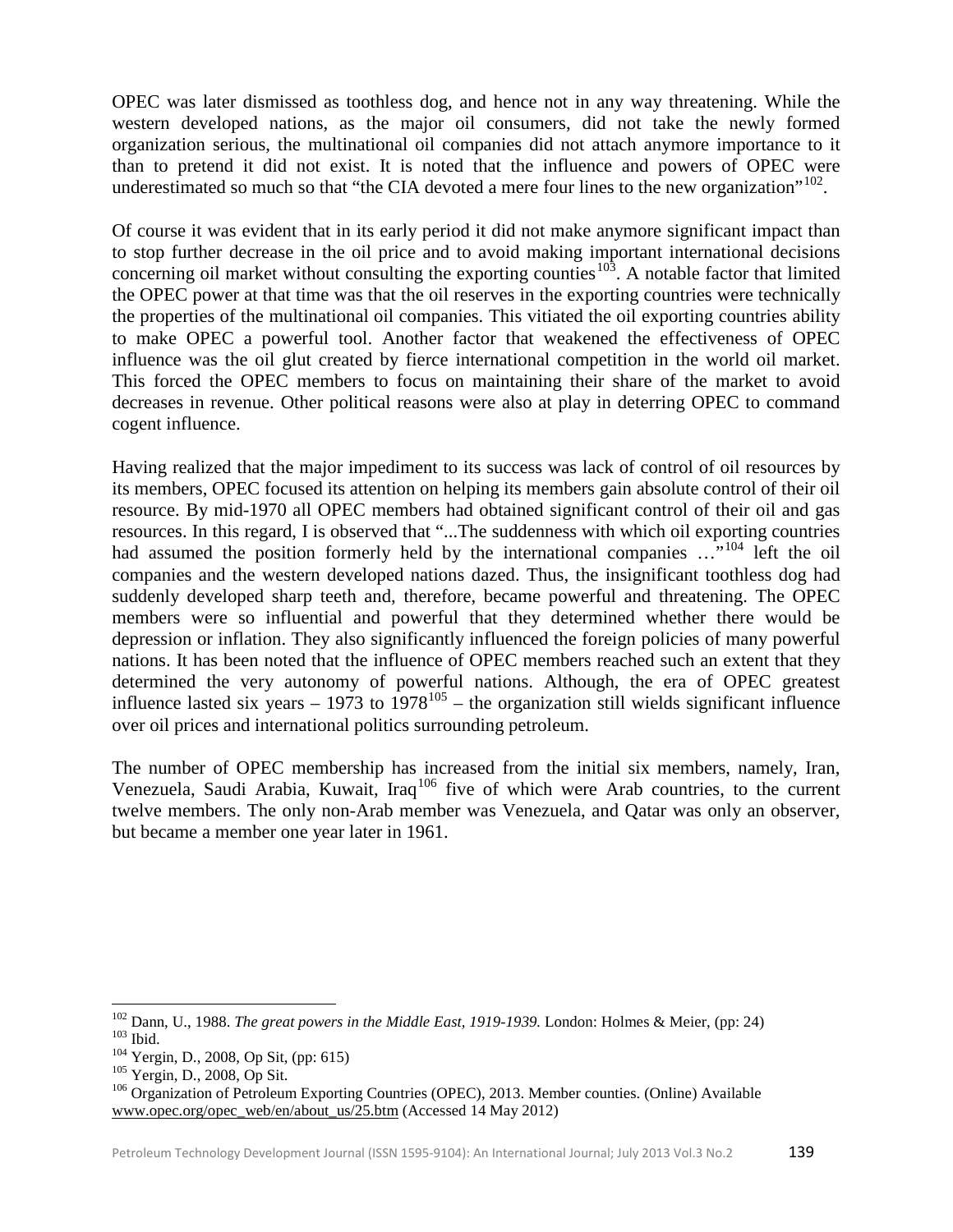| <b>Table 4: OPEC Members</b> |                               |                    |                          |  |  |
|------------------------------|-------------------------------|--------------------|--------------------------|--|--|
| S/N                          | <b>Member</b>                 | <b>Year Joined</b> | <b>Membership Status</b> |  |  |
| 1                            | Algeria                       | 1969               | Full member              |  |  |
| 2                            | Angola                        | 2007               | Full member              |  |  |
| 3                            | Ecuador                       | 1973               | Full member              |  |  |
| 4                            | Iran                          | 1960               | <b>Founding Member</b>   |  |  |
| 5                            | Iraq                          | 1960               | <b>Founding Member</b>   |  |  |
| 6                            | Kuwait                        | 1960               | <b>Founding Member</b>   |  |  |
| 7                            | Libya                         | 1962               | Full member              |  |  |
| 8                            | Nigeria                       | 1971               | Full member              |  |  |
| 9                            | Qatar                         | 1961               | Full member              |  |  |
| 10                           | Saudi Arabia                  | 1960               | <b>Founding Member</b>   |  |  |
| 11                           | <b>United Arabic Emirates</b> | 1960               | <b>Founding Member</b>   |  |  |
| 12                           | Venezuela                     | 1960               | <b>Founding Member</b>   |  |  |

Table 4 presents OPEC member countries and the dates they joined the organization.

**Source**: Prepared by the author using information from OPEC website, [www.opec.org/opec\\_web/en/about\\_us/25.htm.](http://www.opec.org/opec_web/en/about_us/25.htm)

## **3. Concluding Remarks**

Evidence from this historical review shows that petroleum has been tied to the activities of humankind since antiquity. As such hydrocarbon has been useful to humankind since the ancient time. In the modern world the influence of oil and gas energy on the world economy has no doubt been experienced globally in a number of historical economic events, for example recession, economic growth, boom, improved welfare and war. This influence, which was in some instances adverse and favorable in some others, makes oil and gas energy cherished, and yet despised. Oil and gas are indispensable to human existence, especially in the developed world. Even in the lesser developed part of the world, life would be very difficult without hydrocarbon energies. Consistent with this argument it is noted that:

Until some alternative source of Energy is found in sufficient scale, oil will still have farreaching effects on the global economy; major price movements can fuel economic growth or, contrarily, drive inflation and help kick-start recessions. Today, oil is the only commodity whose doings and controversies are to be found regularly not only on the business page but also on the front page $107$ .

Prices of hydrocarbon-related energies have kept rising, and this has been making production more expensive and hence increases in the prices of goods and services. GHG emission, responsible for the present day climate change environmental crisis associated with all hydrocarbons is another undesirable feature of petroleum and natural gas. More so, because of the volatility attached to the price of oil and the multiplier effect of this volatility on the world economy, energy experts have long suggested quest for other energy sources alternative to oil and gas. Although many other alternative sources of energy, both renewable (for example, wind power, solar energy, biofuel energy, geothermal energy) and nonrenewable (shale gas, uranium) have been found, yet hydrocarbons remain the most dominant sources of energy for humankind, and this dominance will remain for many years to come.

<span id="page-17-0"></span> $107$  Yergin, D., 2008, Op Sit, (pp pxv).